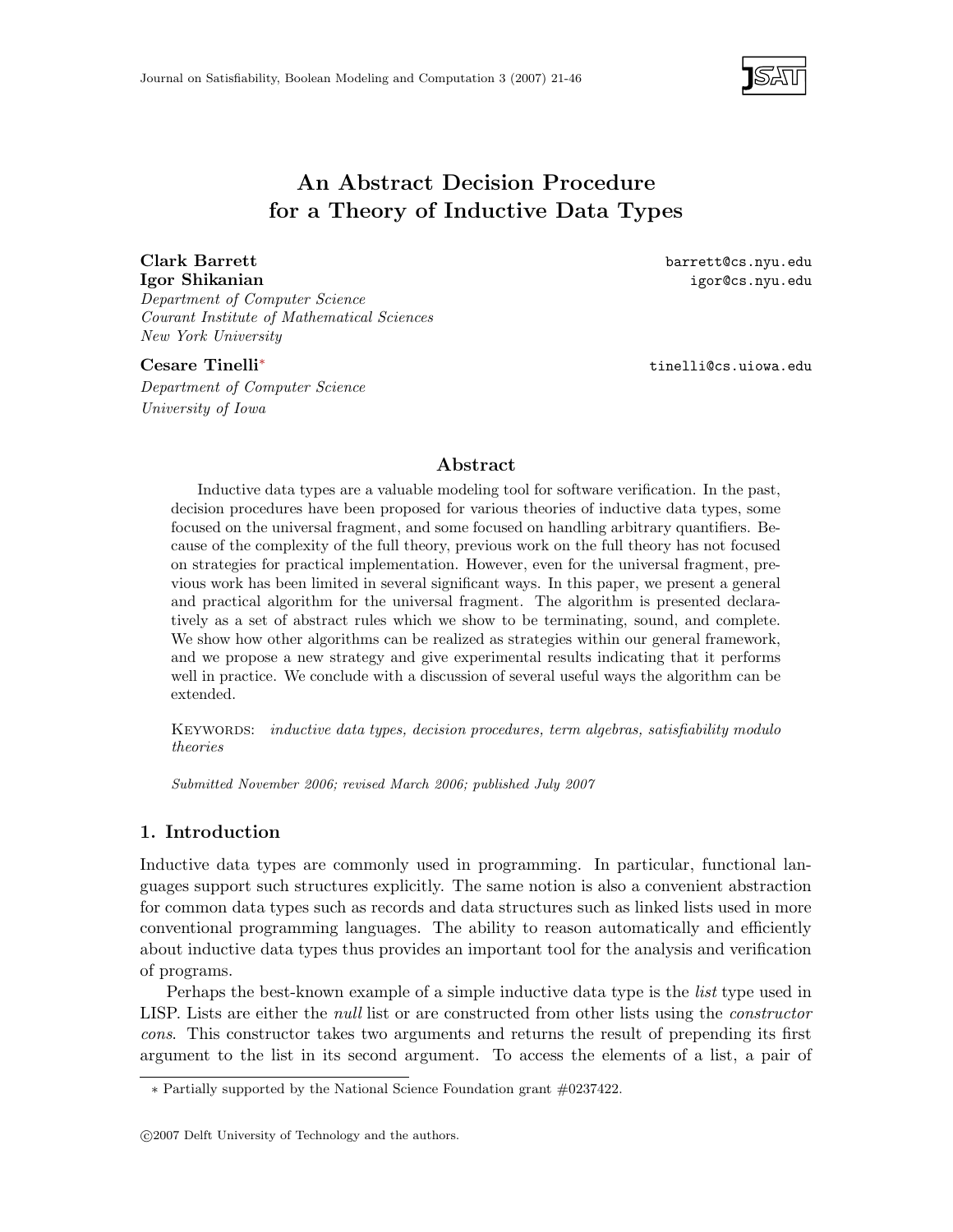selectors is provided: car returns the first element of a list and cdr returns the rest of the list.

More generally, we are interested in any set of (possibly mutually recursive) inductive data types, each of which is built with one or more constructors. Each constructor has selectors that can be used to retrieve the original arguments as well as a *tester* which indicates whether a given term was constructed using that constructor. As an example of the more general case, suppose we want to model lists of trees of natural numbers. Consider a set of three inductive data types: *nat, list,* and *tree*. The type *nat* has two constructors: zero, which takes no arguments; and succ, which takes a single argument of type nat and has the corresponding selector *pred*. The *list* type is as before, except that we now specify that the elements of the list are of type tree. The tree type in turn has two constructors: node, which takes an argument of type *list* and has the corresponding selector *children*, and leaf, which takes an argument of type nat and has the corresponding selector data. We can represent this set of types using the following convenient notation based on that used in functional programming languages:

 $nat := succ(pred: nat) | zero;$  $list := \cos(\text{car} : \text{tree}, \text{cdr} : \text{list}) \mid \text{null};$ tree :=  $node(children: list) | leaf(data: nat);$ 

The testers for this set of data types are *is\_succ*, *is\_zero*, *is\_cons*, *is\_null*, *is\_node*, and *is\_leaf*.

Propositions about a set of inductive data types can be captured in a sorted first-order language which closely resembles the structure of the data types themselves in that it has function symbols for each constructor and selector, and a predicate symbol for each tester. For instance, propositions that we would expect to be true for the example above include the following:

```
1. \forall x : nat.\;succ(x) \not\approx zero,
```
- 2.  $\forall x : \text{list. } x \approx \text{null} \lor \text{is\_cons}(x)$ , and
- 3.  $\forall x : tree.$  is  $leaf(x) \rightarrow (data(x) \approx zero \vee is\_succ(data(x))).$

In this paper, we discuss a procedure for deciding such formulas. We focus on satisfiability of a set of literals, which (through well-known reductions) can be used to decide the validity of universal formulas. We do not consider quantifier elimination, which can be used to decide the full theory, referring the reader instead to related work such as [\[7,](#page-25-0) [9,](#page-25-1) [20,](#page-25-2) [21\]](#page-25-3).

There are three main contributions of this work over earlier work on the topic. First, our setting is more general: we allow mutually recursive inductive types each with multiple constructors, selectors, and testers, and we use the more general setting of many-sorted logic. The rationale for a many-sorted approach is that it more closely corresponds to potential applications such as analysis of programming languages. In particular, the wellsortedness requirements rule out many syntactical constructs that would not make sense in practice.

The second contribution is in presentation. We present the theory itself in terms of an initial model rather than axiomatically as is often done. Also, the presentation of the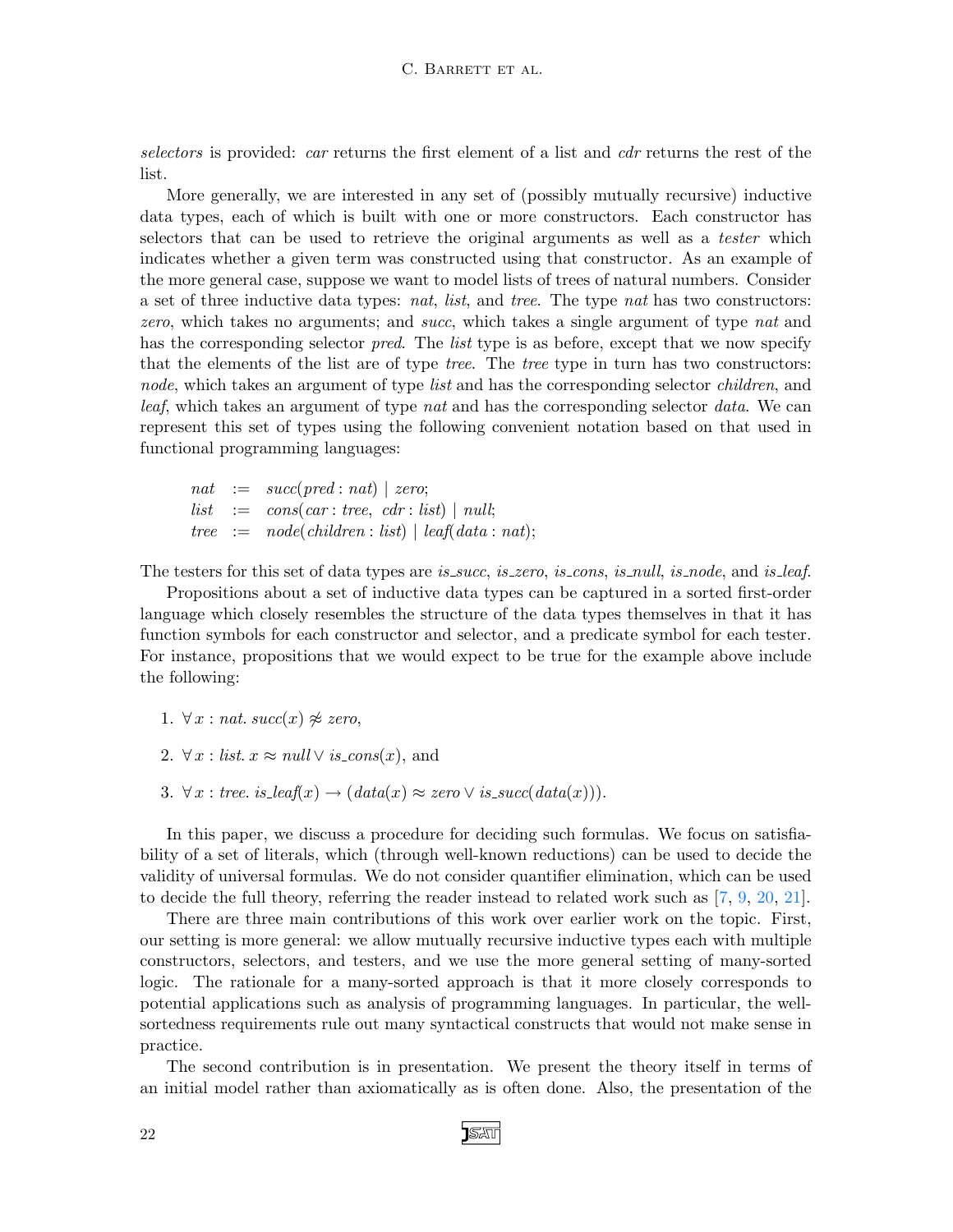decision procedure is given as abstract rewrite rules, making it more flexible and easier to analyze than if it were given imperatively.

Finally, as described in Section [5,](#page-20-0) the flexibility provided by the abstract algorithm allows us to describe a new strategy with significantly improved practical efficiency.

Related Work. Term algebras over constructors provide the natural intended model for inductive data types. The historically foundational decidability and quantifier elimination results for term algebras can be found in  $[10]$ . In other early work,  $[8]$  addresses the problem of satisfiability of one equation in a term algebra, modulo other equations. The applications and extension of the quantifier elimination procedure to term algebras with queues is handled in  $[16]$ . Another contribution to solving satisfiability of equations over term algebras is given in  $[19]$ , which extends the language with a powerful sub-term relation predicate. In [\[7\]](#page-25-0) two dual axiomatizations of term algebras are presented, one with constructors only, the other with selectors and testers only.

An often-cited reference for the quantifier-free case is the treatment by Oppen in 1980 [\[15\]](#page-25-8). Oppen's algorithm gives a detailed decision procedure for a single inductive data type with a single constructor. The algorithm is linear for conjunctions of literals and NP-complete for arbitrary quantifier-free formulas. The case of multiple constructors is not addressed. In  $[14]$ , Nelson and Oppen show that for a simple list data type with two constructors, satisfiability of conjunctions of literals is NP-complete. However, no decision procedure is given. Shostak gives an algorithm for a simple theory of lists without null in [\[17\]](#page-25-10). He also claims there is a generalization to arbitrary inductive data types. However, the claim is unsubstantiated and it is unclear how to generalize to the case of multiple constructors.

More recently, several papers  $[9, 20, 21]$  $[9, 20, 21]$  $[9, 20, 21]$  $[9, 20, 21]$  $[9, 20, 21]$  explore decision procedures for a single inductive data type. These papers focus on ambitious schemes for quantifier elimination and combinations with other theories rather than the question of a simple and efficient algorithm for the quantifier-free case. One possible extension of Oppen's algorithm to the case of multiple constructors is discussed briefly in [\[20\]](#page-25-2). A comparison of our algorithm with that of [\[20\]](#page-25-2) is made in Section [5.](#page-20-0)

Finally, a recent approach based on first-order reasoning with the superposition calculus is described in  $[6]$ . This work shows how a decision procedure for an inductive data type with a single constructor can be automatically inferred from the first-order axioms, even though the axiomatization is infinite. While the algorithm as given is worst-case exponential, it has the advantage of being easily implementable (any existing superposition-based theorem prover can be used to implement the strategy) and can be easily combined with other theories that have been shown to be decidable using superposition. We are also interested in being able to combine with other theories (a topic we address in Section [6.3\)](#page-23-0). However, as far as the theory decision procedure is concerned, our focus is on generality and efficiency rather than immediacy of implementation. The multiple-constructor case as well as an investigation of practical efficiency are listed as future work in  $[6]$ . Success in these directions would offer an interesting alternative to our approach.

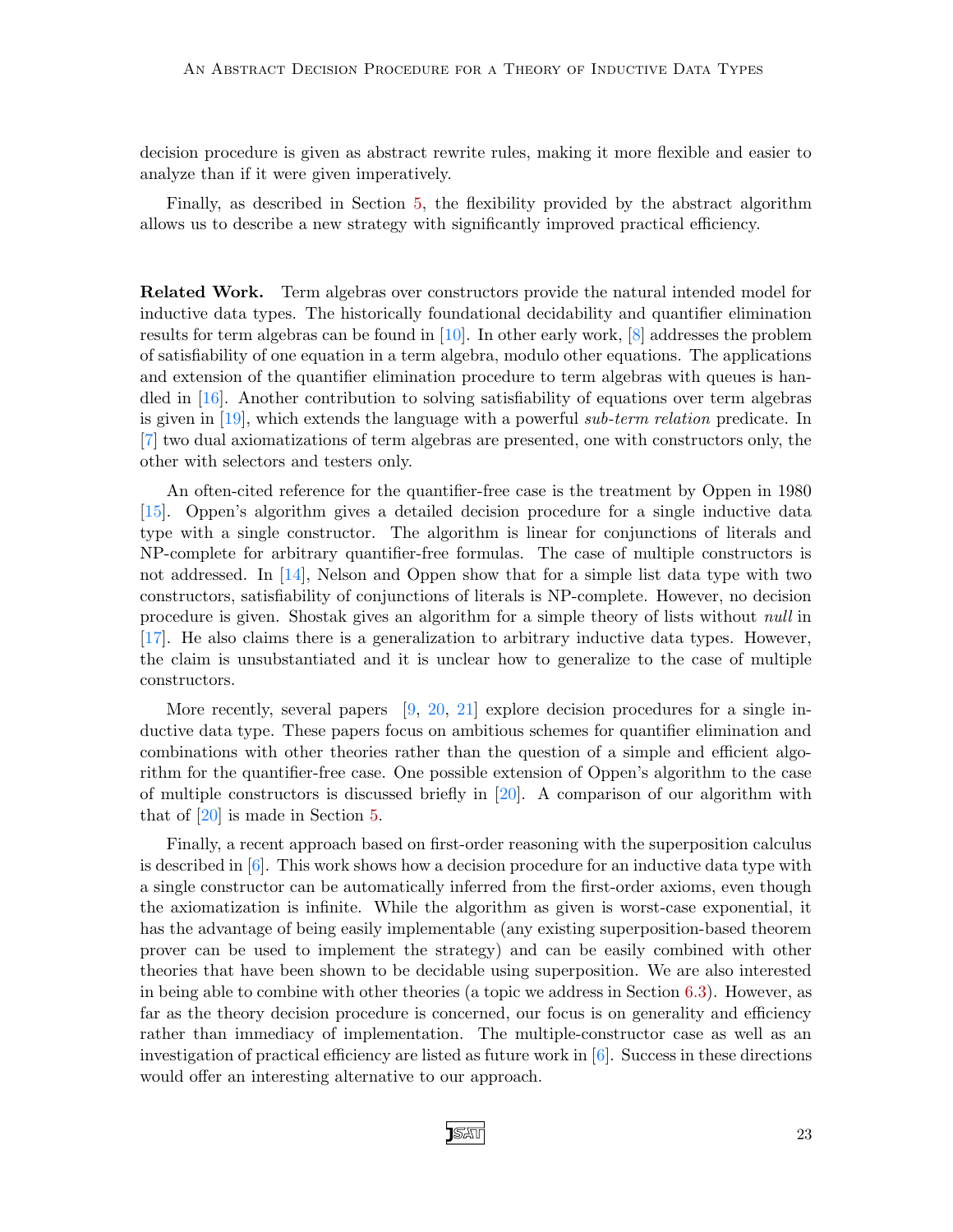Paper Organization. The paper, which improves and expands on a preliminary version presented at the PDPAR'06 workshop  $[3]$  is organized as follows.<sup>[1.](#page-3-0)</sup> Section [2](#page-3-1) describes our formulation of the first-order theory of inductive data types. In Section [3,](#page-5-0) we present the algorithm as a set of abstract rules. The correctness of the algorithm is shown in Section [4.](#page-13-0) In Section [5,](#page-20-0) we discuss the efficiency of the algorithm and show, in particular, that it can be exponentially more efficient than previous naive algorithms. Finally, in Section [6,](#page-22-0) we discuss how the algorithm can be extended, including how to handle finite sorts.

# <span id="page-3-1"></span>2. The Theory of Inductive Data Types

Previous work on inductive data types (IDTs) [\[20,](#page-25-2) [21\]](#page-25-3) uses first-order axiomatizations in an attempt to capture the main properties of an inductive data type and reason about it. We find it simpler and cleaner to use a semantic approach instead, as is done in algebraic specification. A set of IDTs can be given a simple equational specification over a suitable signature. The intended model for our theory can be formally, and uniquely, defined as the initial model of this specification. Reasoning about a set of IDTs then amounts to reasoning about formulas that are true in this particular initial model.

#### 2.1 Specifying IDTs

We formalize IDTs in the context of many-sorted equational logic (see [\[12\]](#page-25-12) among others). We will assume that the reader is familiar with the basic notions in this logic, and also with basic notions of term rewriting.

We start with the theory signature. We assume a many-sorted signature  $\Sigma$  whose set of sorts consists of a distinguished sort bool for the Booleans, and  $p \geq 1$  sorts  $\tau_1, \ldots, \tau_p$ for the IDTs. We also allow  $r \geq 0$  additional (non-IDT) sorts  $\sigma_1, \ldots, \sigma_r$ . We will denote by s, possibly with subscripts, any sort in the signature other than bool, by  $\tau$  any sort in  $\{\tau_1,\ldots,\tau_p\}$ , and by  $\sigma$  any sort in  $\{\sigma_1,\ldots,\sigma_r\}$ .

As mentioned earlier, the function symbols in our theory signature correspond to the constructors, selectors, and testers of the set of IDTs under consideration. We assume for each  $\tau$  a set  $\mathcal{C}_{\tau}$  of  $m_{\tau} \geq 1$  constructors of  $\tau$ . We will denote constructors by the letter C, possibly primed or with subscripts. We will write  $C: s_1 \cdots s_n \to \tau$  to denote that the constructor C takes  $n \geq 0$  arguments of respective sort  $s_1, \ldots, s_n$  and returns a value of sort  $\tau$ . Constructors with arity 0 are called *nullary constructors* or *constants*. For each constructor  $C : s_1 \cdots s_n \rightarrow \tau$ , we assume n corresponding selector symbols denoted by  $S_C^{(1)}$  $C^{(1)},\ldots,S_C^{(n)}$  with  $S_C^{(i)}$  $C^{(i)}$ :  $\tau \rightarrow s_i$ , and a *tester* predicate symbol denoted by *is*<sub>C</sub>. To simplify some of the proofs, and without loss of generality, we treat  $is<sub>C</sub>$  as a function symbol of type  $\tau \to$  bool. We write  $S^{(i)}$  instead of  $S_C^{(i)}$  when C is clear from context or not important.

In addition to these symbols, we also assume that the signature contains two constants, true and false of sort bool, and an infinite number of distinct constants of each sort  $\sigma$ . The constants are meant to be names for the elements of that sort, so for instance if  $\sigma_1$  were a sort for the natural numbers, we could use all the numerals as the constants of sort  $\sigma_1$ . Having all these constants in the signature is not necessary for our approach, but in the

<span id="page-3-0"></span><sup>1.</sup> The improvements include simpler notation, simplifications to and expanded explanations of the rules, more detailed examples, and a section on correctness with complete proofs.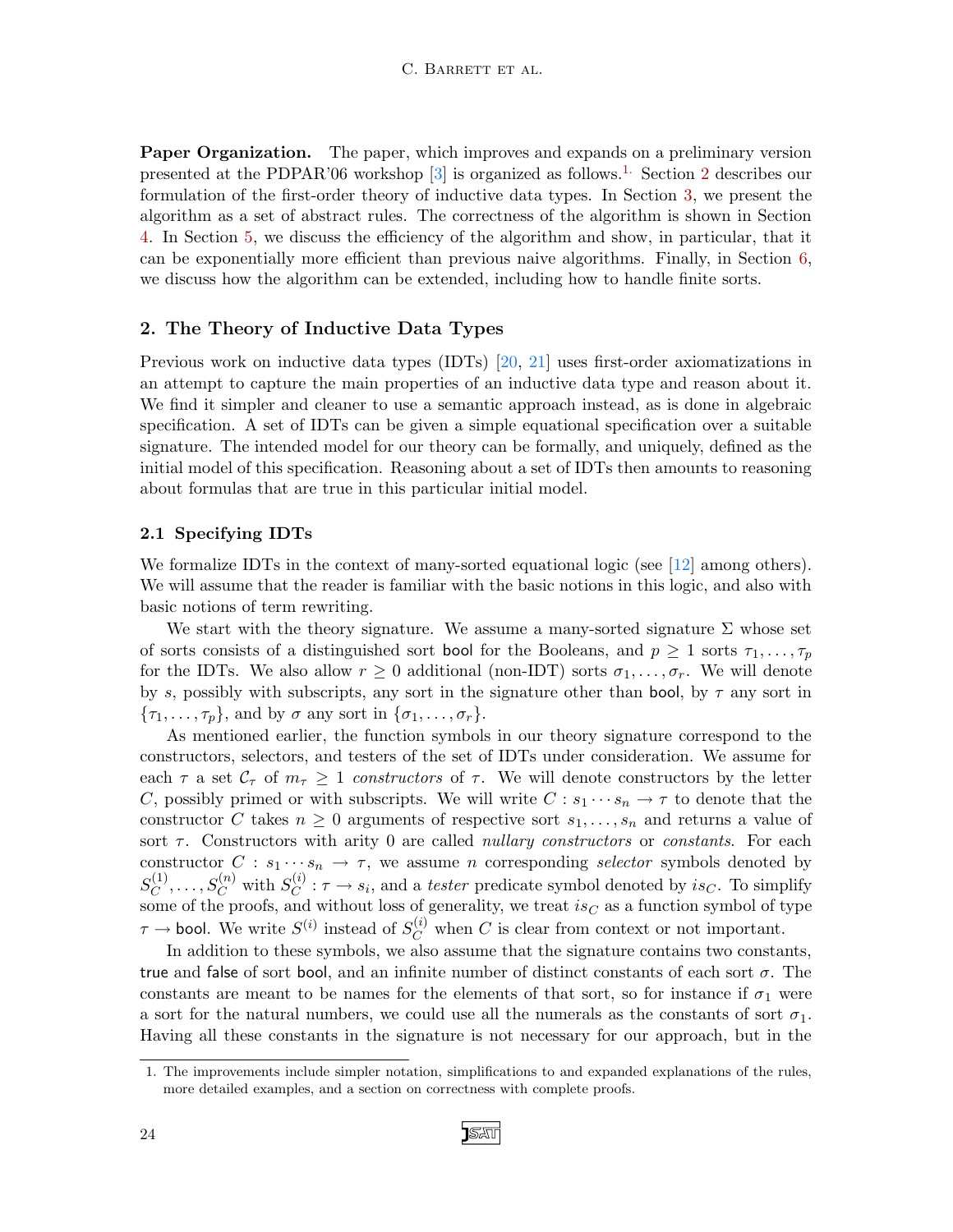following exposition it provides an easy way of ensuring that the sorts in  $\sigma$  are infinite. Section [6.1](#page-23-1) shows that our approach can be easily extended to the case in which some of these sorts are finite. As usual in many-sorted equational logic, we also have  $p + r + 1$ equality symbols (one for each sort mentioned above), all written as  $\approx$ .

Our procedure requires one additional constraint on the set of IDTs: It must be wellfounded. A sort s is well-founded iff there exist ground (i.e., variable-free) Σ-terms of sort s. Informally, each sort must contain terms that do not denote cyclic or otherwise infinite data types. Note that because we assume the existence of constants of sort  $\sigma_i$  (for each i), these sorts are automatically well-founded.

In some cases, it will be necessary to distinguish between *finite* and *infinite* sorts and constructors:

- A sort s is finite iff there are only finitely many ground  $\Sigma$ -terms of sort s;
- a constructor  $C$  is *finite* if it is nullary or if all of its argument sorts are finite.

As we will see, consistent with the above terminology, our semantics will interpret finite, resp. infinite,  $\tau$ -sorts indeed as finite, resp. infinite, sets.

We denote by  $\mathcal{T}(\Sigma)$  the set of (well-sorted) ground terms of signature  $\Sigma$  or, equivalently, the many-sorted term algebra over that signature. The IDTs with functions and predicates denoted by the symbols of  $\Sigma$  are specified by the set of universally quantified equations given below. For reasons explained below, we assume that associated with every selector  $S_C^{(i)}$  $C^{(i)}$ :  $\tau \to s$  is a distinguished ground term  $t_C^i$  of sort s containing no selectors (or testers).

**Equational Specification of IDTs.** Given a signature  $\Sigma$  of the form above, the associated inductive data type is specified by the following set  $\mathcal E$  of axiom schemas for each sort  $\tau$  in  $\Sigma$  and distinct constructors  $C: s_1 \cdots s_n \to \tau$  and  $C': s'_1 \cdots s'_{n'} \to \tau$ :

$$
\forall x_1, \dots, x_n. \text{ is } C(C(x_1, \dots, x_n)) \approx \text{true}
$$
  

$$
\forall x_1, \dots, x_n. \text{ is } C'(C(x_1, \dots, x_n)) \approx \text{false}
$$
  

$$
\forall x_1, \dots, x_n. \text{ } S_C^{(i)}(C(x_1, \dots, x_n)) \approx x_i \qquad \text{for all } i = 1, \dots, n
$$
  

$$
\forall x_1, \dots, x_n. \text{ } S_C^{(i)}(C(x_1, \dots, x_n)) \approx t_{C'}^i \qquad \text{for all } i = 1, \dots, n'
$$

The last axiom specifies what happens when a selector is applied to the "wrong" constructor. Note that there is no obviously correct thing to do in this case since it would correspond to an error condition in a real application. Our axiom specifies that in this case, the result is the designated ground term for that selector. This is different from other treatments (such as  $[7, 20, 21]$  $[7, 20, 21]$  $[7, 20, 21]$  $[7, 20, 21]$  $[7, 20, 21]$ ) where the application of a selector to the wrong constructor is treated as the identity function. The main reason for this difference is that the identity function would not always be well-sorted in many-sorted logic. It is important to notice that as a result, our procedure may give counter-intuitive results if given as input a formula whose satisfiability depends on the application of a selector to the wrong constructor. One possible approach for dealing with this difficulty is discussed in Section [6.2.](#page-23-2)

<span id="page-4-0"></span>By standard results in universal algebra we know that  $\mathcal E$  admits an *initial model*  $\mathcal R$ . We refer the reader to  $[12]$  for a thorough treatment of initial models. For our purposes, it will be enough to mention the following properties that  $\mathcal R$  enjoys by virtue of being an initial model.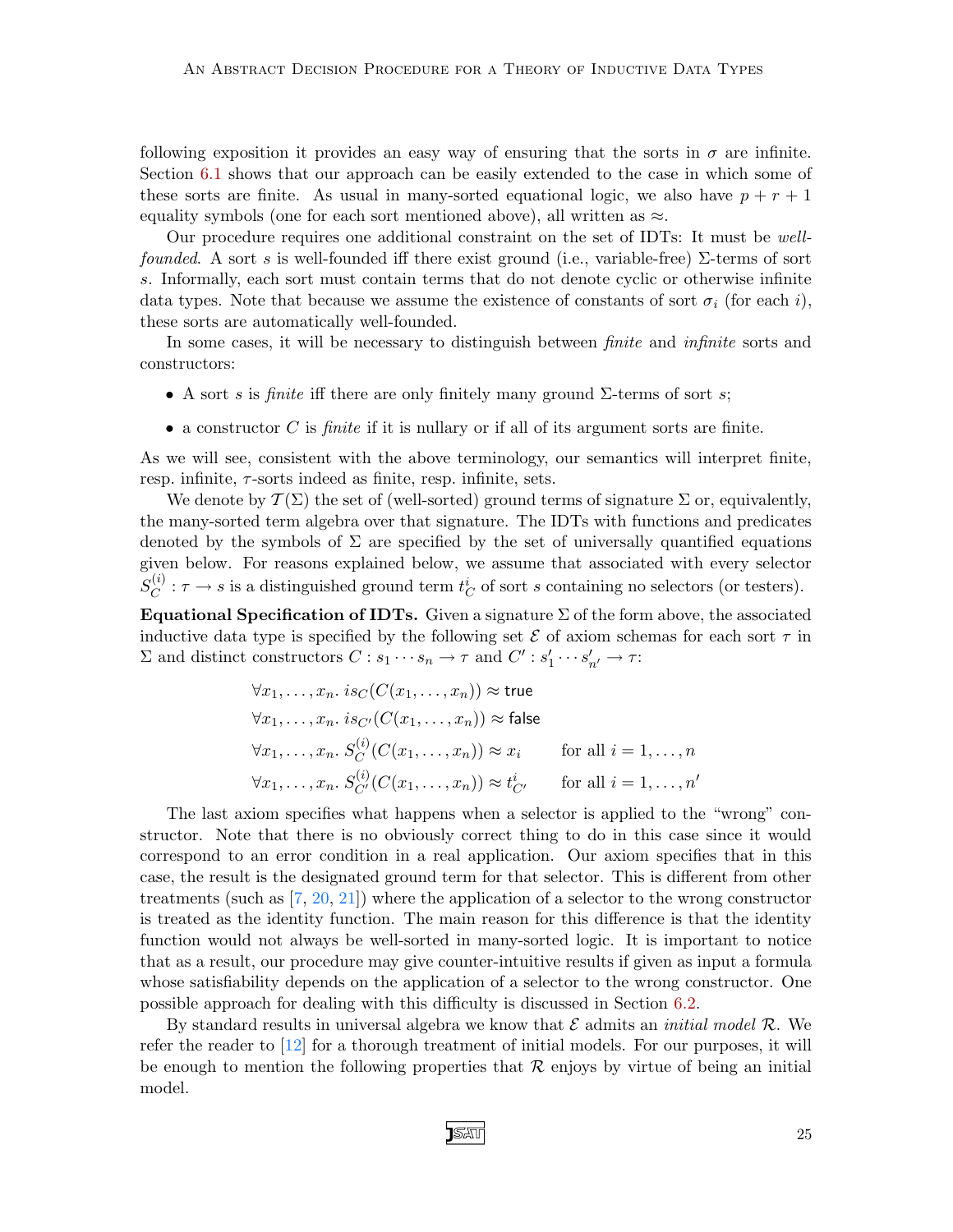<span id="page-5-1"></span>**Lemma 2.1.** Where  $\approx_{\mathcal{E}}$  is the equivalence relation on  $\Sigma$ -terms induced by  $\mathcal{E}$ , let  $\mathcal{T}(\Sigma)/\approx_{\mathcal{E}}$ be the quotient of the term algebra  $\mathcal{T}(\Sigma)$  by  $\approx_{\mathcal{E}}$ .

- 1. For all ground  $\Sigma$ -terms  $t_1, t_2$  of the same sort,  $t_1 \approx_{\mathcal{E}} t_2$  iff R satisfies  $t_1 \approx t_2$ .
- 2. R is isomorphic to  $\mathcal{T}(\Sigma)/\approx_{\mathcal{E}}$ .

*Proof.* These are applications to  $\mathcal R$  of standard results about initial models. See, for instance Theorem 5.2.11 and Theorem 5.2.17 of [\[12\]](#page-25-12).  $\Box$ 

<span id="page-5-3"></span>**Lemma 2.2.** Let  $\Omega$  be the signature obtained from  $\Sigma$  by removing the selectors and the testers. The reduct of  $\mathcal R$  to  $\Omega$  is isomorphic to  $\mathcal T(\Omega)$ .

*Proof.* By Lemma [2.1\(](#page-4-0)[2\)](#page-5-1) we can take R to coincide with  $T(\Sigma)/\approx_{\mathcal{E}}$ , whose elements are the equivalence classes of  $\approx_{\mathcal{E}}$  on the ground  $\Sigma$ -terms. To prove the claim then it is enough to show that (i) every ground  $\Sigma$ -term is equivalent in  $\mathcal E$  to a ground  $\Omega$ -term, and (ii) no two distinct ground  $\Omega$ -terms belong to the same equivalence class.

Consider the rewrite system R obtained by orienting the equations in  $\mathcal E$  left to right. It is easy to show that  $R$  is terminating. It is also immediate that  $R$  contains no critical pairs and so it is confluent. It follows by basic results in term rewriting that  $R$  is canonical: every  $\Sigma$ -term has a unique normal form (wrt. R), and two  $\Sigma$ -terms are equivalent in  $\mathcal E$  iff they have the same normal form.

Now, by a simple inductive argument, one can show that the normal form of each ground Σ-term is a ground Ω-term, which proves (i) above. It is trivial that every ground Ω-term is irreducible by R. This entails that distinct ground  $\Omega$ -terms are inequivalent in  $\mathcal{E}$ , proving  $\Box$ (ii).

We will call ground constructor terms the elements of the set  $\mathcal{T}(\Omega)$  defined in the previous lemma. Informally, the lemma means that  $\mathcal R$  does in fact capture the set of IDTs in question, as we can take the carrier of R to be the term algebra  $\mathcal{T}(\Omega)$ . This also shows that in  $\mathcal R$  each data type  $\tau$  is generated using just its constructors, and that distinct ground constructor terms of sort  $\tau$  are distinct elements of the data type. Using the two lemmas one can also easily show that in  $R$  the sort bool denotes a two-element set, the sorts  $\sigma_1, \ldots, \sigma_r$  denote infinite sets, and each sort  $\tau$  denotes an infinite data type if and only if  $\tau$  is infinite in the sense specified earlier. From a more formal point of view, these lemmas will be useful in proving the correctness of the decision procedure.

## <span id="page-5-0"></span>3. The Decision Procedure

In this section, we present a decision procedure for the satisfiability of sets of  $\Sigma$ -literals over R. Before giving a formal description of the algorithm, which is quite technical, we start with an informal overview based on examples.

# 3.1 Overview and Examples

<span id="page-5-2"></span>Our procedure builds on the algorithm by Oppen  $[15]$  for a single type with a single constructor. Let us first look at how Oppen's procedure works on a simple example.

]SATI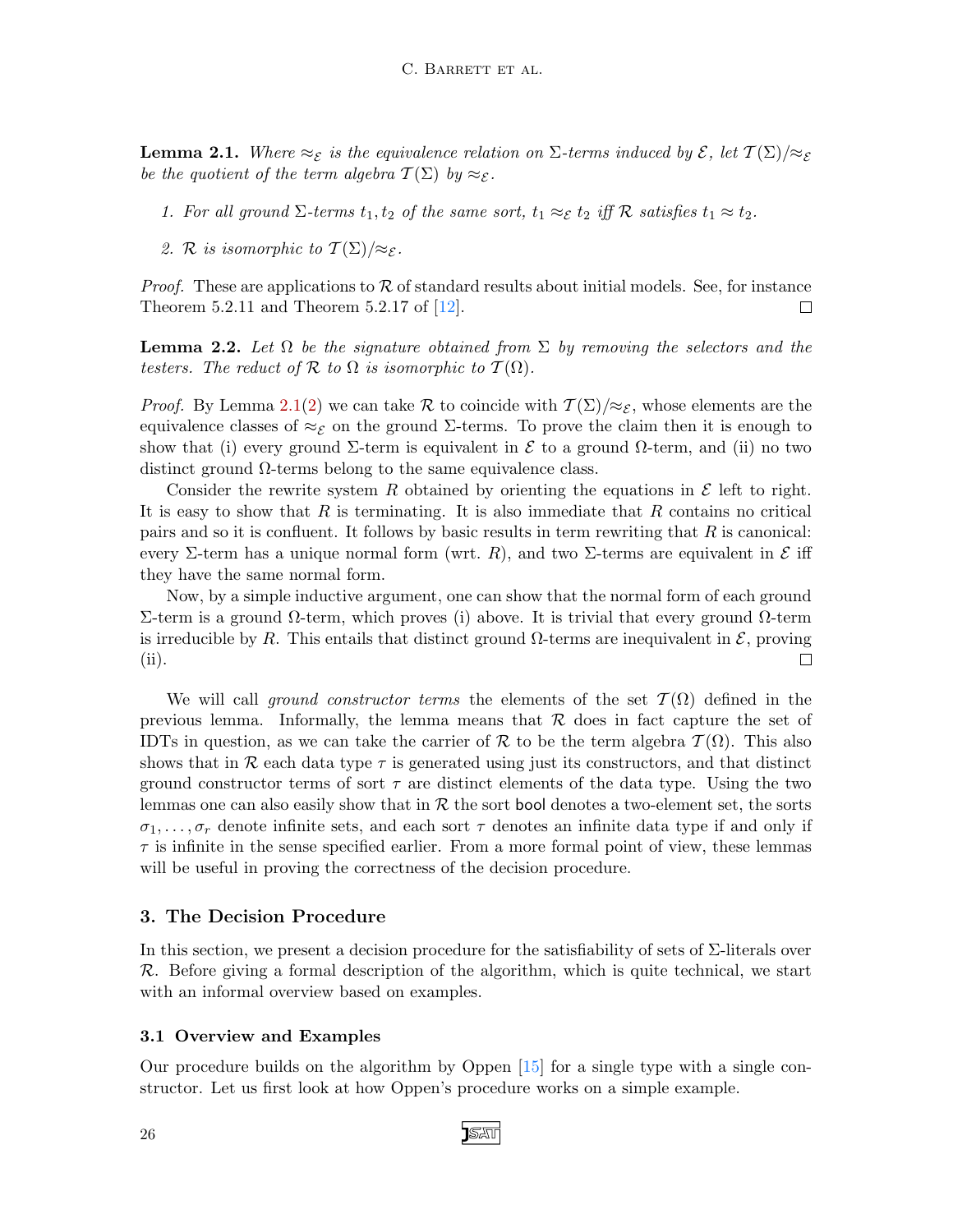

<span id="page-6-1"></span>Figure 1. Term graph for Example [3.1](#page-5-2)

**Example 3.1.** Consider the list data type without the null constructor<sup>[2.](#page-6-0)</sup> and the following set of literals:  $\{cons(x, y) \approx z, car(w) \approx x, cdr(w) \approx y, w \not\approx z\}.$ 

Oppen's procedure works as follows: first, a graph is constructed that relates terms according to their meaning in the intended model. The graph for Example [3.1](#page-5-2) is shown in Figure [1.](#page-6-1) Notice that  $cons(x, y)$  is a parent of x and y and  $car(w)$  and  $cdr(w)$  are children of w. The Oppen algorithm next computes the equivalence relation on nodes of the graph induced by the set of all equations. It then proceeds by performing an *upwards* (congruence) and downwards (unification) closure on the graph and then checking for cycles or for a violation of disequalities. A cycle occurs if there exists a sequence of nodes beginning and ending with the same node such that adjacent nodes are either distinct nodes in the same equivalence class or are adjacent in the graph.<sup>[3.](#page-6-2)</sup> For Example  $3.1$ , upwards closure implies that  $w \approx \text{cons}(x, y)$ . But since we also have  $\text{cons}(x, y) \approx z$ , this contradicts the disequality  $w \not\approx z$ , indicating that the set of literals is unsatisfiable.

An alternative algorithm for the case of a single constructor is to introduce new terms and variables to replace variables that are inside of selectors. For Example [3.1,](#page-5-2) we would introduce  $w \approx \text{cons}(s,t)$  where s, t are new variables. Now, by substituting and collapsing applications of selectors to constructors, we get  $\{cons(x, y) \approx z, w \approx cons(s, t), x \approx s, t \approx s\}$  $y, w \not\approx z$ . This approach, advocated in [\[17\]](#page-25-10), only requires downwards closure.

Unfortunately, if a data type has more than one constructor, things are not quite as simple. In particular, the simple approach of replacing variables with constructor terms does not work because one cannot establish a priori which constructor should be used to build the value denoted by a given variable.

<span id="page-6-3"></span>**Example 3.2.** Consider again the list data type, this time with both the cons and the null constructor, and the following set of literals: {cons(x, y)  $\approx w$ , cdr(w)  $\approx cdr(y)$ ,  $y \not\approx null$ }.

The graph for Example [3.2](#page-6-3) is shown in Figure [2.](#page-7-0) Observe that the new graph has nodes for both children of w and y, even though these terms do not all appear in the given set of literals. For the sake of simplicity, we follow Oppen in requiring that every node with at least one child has a complete set of children.

A simple extension of Oppen's algorithm for the case of multiple constructors is proposed in  $[20]$ . The idea is to first guess a *type completion*, that is, a labeling of every variable by

<span id="page-6-0"></span><sup>2.</sup> Note that this data type is not well-founded. Indeed, because Oppen only considers data types with a single constructor, there is no base case for terms (unless the constructor has arity 0), so his semantics are over models with infinite terms. In contrast, we choose to disallow models with infinite terms while allowing multiple constructors, a combination that we feel is more intuitive and corresponds better to actual uses of IDTs.

<span id="page-6-2"></span><sup>3.</sup> A simple example of a cycle is:  $cons(x, y) \approx y$ .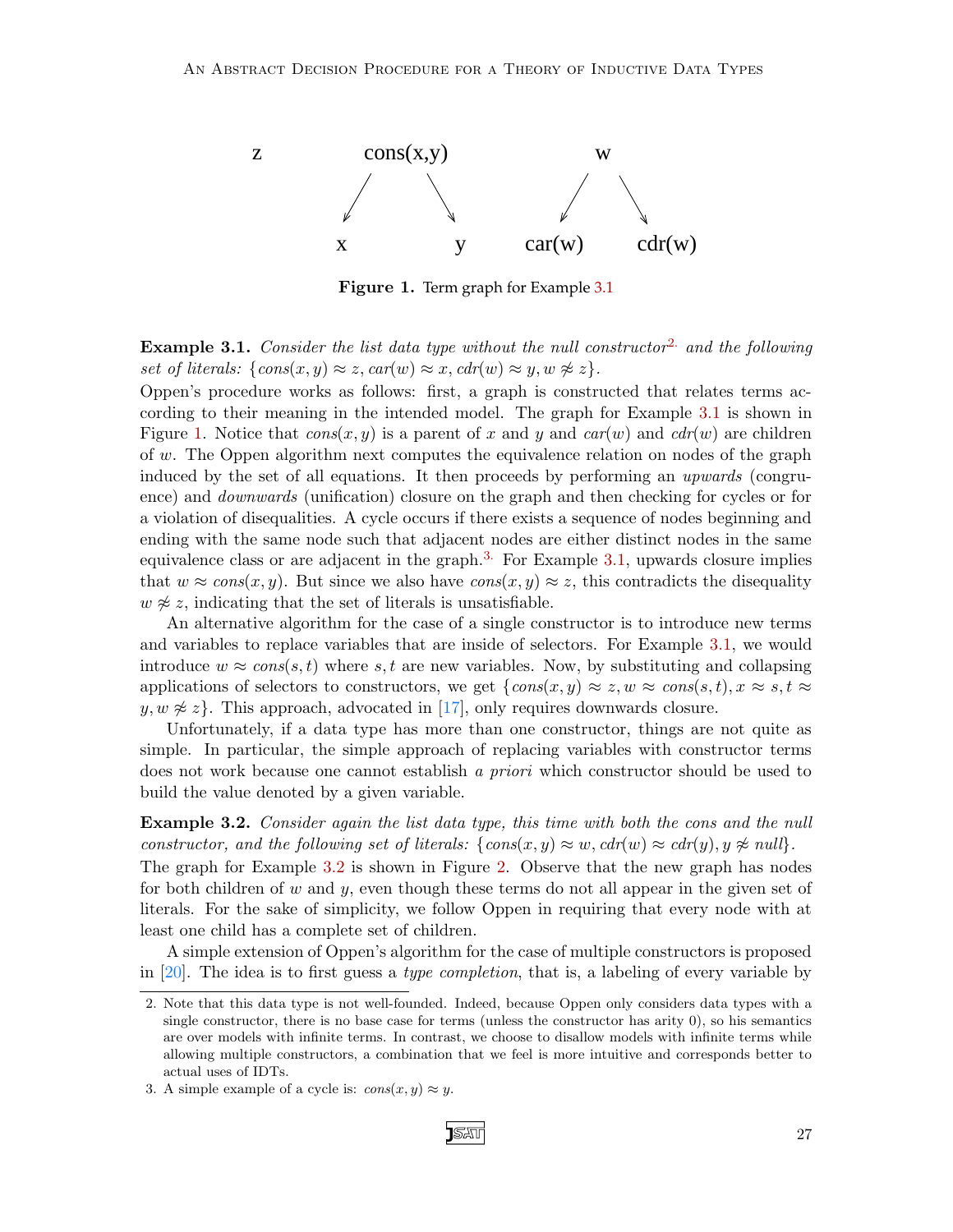

<span id="page-7-0"></span>Figure 2. Term graph for Example [3.2](#page-6-3)

a constructor, which is meant to constrain a variable to take only values built with the associated constructor. Once all variables are labeled by a single constructor, the Oppen algorithm can be used to determine if the constraints can be satisfied under that labeling.

Unfortunately, the type completion guess can be very expensive in practice. In Example [3.2,](#page-6-3) there are 7 terms that are not constructor terms and thus could potentially have been constructed using either constructor. A naive type completion guess would require  $2<sup>7</sup>$  cases. However, most of these cases need not be considered. In fact, we only need to consider which constructor is used to construct the value of y. If y is constructed with *null*, then this contradicts the disequality  $y \not\approx null$ . On the other hand, if y is constructed with cons, then downward closure requires  $y \approx c dr(w) \approx c dr(y)$ , creating a cycle.

Our presentation combines ideas from previous work as well as introducing some new ones. There is a set of upward and downward closure rules to mimic Oppen's algorithm. The idea of a type completion is replaced by a set of labeling rules that can be used to refine the set of possible constructors for each term (in particular, this allows us to delay guessing as long as possible). And the notion of introducing constructors and eliminating selectors is captured by a set of selector rules. In addition to the presentation, one of our key contributions is to provide precise side-conditions for when case splitting is necessary as opposed to when it can be delayed. The results given in Section [5](#page-20-0) show that with the right strategy, significant gains in efficiency can be obtained.

We describe our procedure formally in the following, as a set of derivation rules. We build on and adopt the style of similar rules for abstract congruence closure [\[1\]](#page-24-1) and syntactic unification [\[11\]](#page-25-13).

#### 3.2 Definitions and Notation

In the following, we will consider well-sorted formulas over the signature  $\Sigma$  above and an infinite set  $X$  of implicitly existential variables. To distinguish these variables, which can occur in formulas given to the decision procedure described below, from other internal

]SAT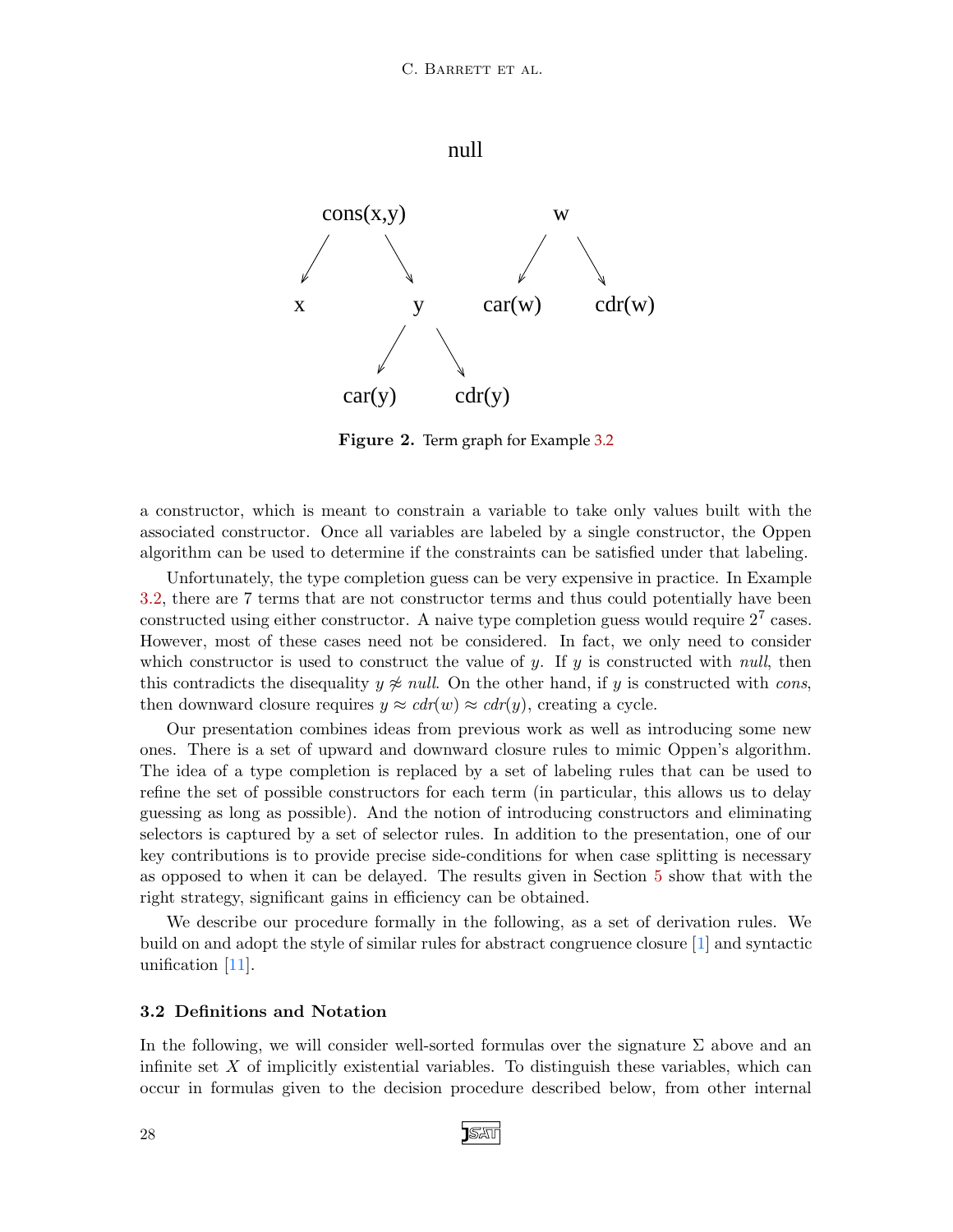variables used by the decision procedure, we will sometimes call the elements of  $X$  input variables.

Given a set Γ of literals over Σ and variables from X, we wish to determine the satisfiability of  $\Gamma$  in the algebra  $\mathcal{R}$ .<sup>4</sup>. That is, we wish to determine whether there exists a variable assignment  $\alpha$ , a mapping of input variables to ground terms, such that applying  $\alpha$  to  $\Gamma$ results in a set of ground literals all of which are true in  $\mathcal{R}$ . We will assume for simplicity, and with no loss of generality, that the only occurrences of terms of sort bool are in atoms of the form  $is_{C}(t) \approx$  true, which we will write just as  $is_{C}(t)$ .

Following [\[1\]](#page-24-1), for each sort  $\tau$  ( $\sigma$ ) we will make use of the sets  $V_{\tau}$  ( $V_{\sigma}$ ) of abstraction variables of sort  $\tau$  ( $\sigma$ ); abstraction variables are disjoint from input variables (variables in Γ) and function as equivalence class representatives for the terms in Γ. We assume an arbitrary, but fixed, well-founded ordering  $\succ$  on the abstraction variables that is total on variables of the same sort. We denote the set of all variables (both input and abstraction) in Γ as  $Var(\Gamma)$ . Recall that for each sort  $\tau$  the set  $C_{\tau}$  denotes the set of  $\tau$ 's constructors. To simplify the notation we will write  $\mathcal{C}_s$  regardless of whether s is a  $\tau$ -sort or a  $\sigma$ -sort. In the latter case  $\mathcal{C}_s$  will denote the empty set. We will write sort(t) to denote the sort of the term t.

The rules make use of three additional constructs that are not in the language of  $\Sigma$ :  $\rightarrow$ ,  $\rightarrow$ , and *Inst.* The symbol  $\rightarrow$  is used to represent *oriented* equations. Its left-hand side is a  $\Sigma$ -term t and its right-hand side is an abstraction variable v. The symbol  $\mapsto$  denotes labelings of abstraction variables with sets of constructor symbols. It is used to keep track of possible constructors for instantiating a  $\tau$  variable.<sup>[5.](#page-8-1)</sup> Finally, the *Inst* construct is used to track applications of the Instantiate 2 rule given below. It is needed to ensure termination by preventing multiple applications of the rule. It is a unary predicate that is applied only to abstraction variables.

Let  $\Sigma^C$  denote the set of all constant symbols in  $\Sigma$ , including nullary constructors. We will denote by  $\Lambda$  the set of all possible literals over  $\Sigma$  and input variables X. Note that this does not include oriented equations  $(t \to v)$ , labeling pairs  $(v \mapsto L)$ , or applications of Inst. In contrast, we will denote by E multisets of literals of  $\Lambda$ , oriented equations, and labeling pairs, and applications of Inst. To simplify the presentation, we will consistently use the following meta-variables:  $c, d$  denote constants (elements of  $\Sigma^{\mathcal{C}}$ ) or input variables from X;  $u, v, w$  denote abstraction variables; t denotes a *flat term*—i.e., a term all of whose proper sub-terms are abstraction variables—or a label set, depending on the context.  $\bf{u}, \bf{v}$  denote possibly empty sequences of abstraction variables; and  $\mathbf{u} \to \mathbf{v}$  is shorthand for the set of oriented equations resulting from pairing corresponding elements from  $\bf{u}$  and  $\bf{v}$  and orienting them so that the left hand variable is greater than the right hand variable according to  $\succ$ . Finally,  $v \approx t$  denotes any of  $v \approx t$ ,  $t \approx v$ ,  $v \not\approx t$ ,  $t \not\approx v$ , or  $v \mapsto t$ . To streamline the notation, we will sometimes denote function application simply by juxtaposition.

<span id="page-8-0"></span><sup>4.</sup> In both theory and practice, the satisfiability of arbitrary quantifier-free formulas can be easily determined given a decision procedure for a set of literals. Using the fact that a universal formula  $\forall x\varphi(x)$  is true in a model exactly when  $\neg \varphi(\mathbf{x})$  is unsatisfiable in the model, this also provides a decision procedure for universal formulas.

<span id="page-8-1"></span><sup>5.</sup> To simplify the writing of the rules, some rules may introduce labeling pairs for variables with a non- $\tau$ sort, even though these play no role.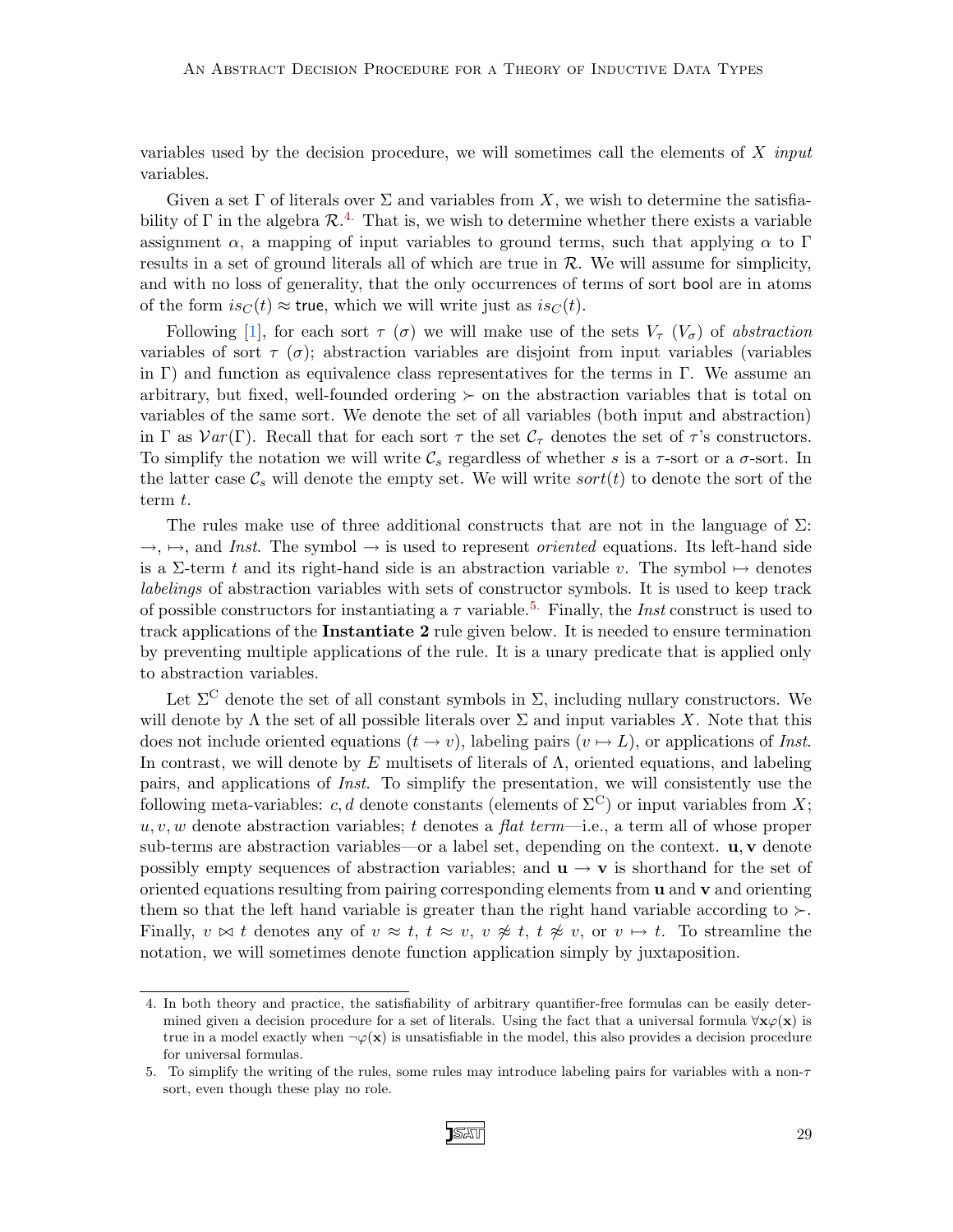Each rule consists of a premise and one or more conclusions. Each premise is made up of a multiset of literals from  $\Lambda$ , oriented equations, labeling pairs, and applications of Inst. Conclusions are either similar multisets or  $\perp$ , where  $\perp$  represents a trivially unsatisfiable formula. As we show later, the soundness of our rule-based procedure depends on the fact that the premise E of a rule is satisfied in R by a valuation of  $Var(E)$  iff one of the conclusions  $E'$  of the rule is satisfied in  $\mathcal R$  by an extension of that valuation.

#### 3.3 The derivation rules

Our decision procedure consists of the following derivation rules on multisets E.

#### Abstraction rules

Abstract 1  $p[c], E$  $p[c], E$ <br>  $c \to v, v \mapsto C_s, p[v], E$  if  $p \in \Lambda, c : s$ ,<br>
v fresh from  $V_s$ 

**Abstract 2** 
$$
\frac{p[C\mathbf{u}], E}{C\mathbf{u} \to v, p[v], v \mapsto \{C\}, E} \quad \text{if } p \in \Lambda, C \in \mathcal{C}_{\tau} v \text{ fresh from } V_{\tau}
$$

**Abstract 3** 
$$
\frac{p[S_C^{(k)} u], E}{S_C^{(1)} u \to v_1, \dots, S_C^{(n)} u \to v_n, p[v_k],}
$$
 if  $C : s_1 \cdots s_n \to \tau$ ,  
\n $v_1 \mapsto C_{s_1}, \dots, v_n \mapsto C_{s_n}, E$  *if*  $C : s_1 \cdots s_n \to \tau$ ,  
\neach  $v_i$  fresh from  $V_{s_i}$ 

The abstraction or *flattening* rules assign a new abstraction variable to every sub-term in the original set of literals. Each rule contains a literal of the form  $p[t]$  in the premise and  $p[v]$  in the conclusion. The meaning of this notation is that  $p[t]$  is some literal containing the term t and  $p[v]$  is the literal obtained by replacing every occurrence of t in  $p[t]$  with the abstraction variable  $v$ . Abstraction variables are used as place-holders or equivalence class representatives for the sub-terms they replace. While we would not expect a practical implementation to actually introduce these variables, it greatly simplifies the presentation of the remaining rules.

The Abstract 1 rule replaces input variables or constants. Abstract 2 replaces constructor terms, and **Abstract 3** replaces selector terms. Notice that in each case, a labeling pair for the introduced variables is also created. This corresponds to labeling each sub-term with the set of possible constructors with which it could have been constructed. Also notice that in the Abstract 3 rule, whenever a selector is applied, we effectively introduce all possible applications of selectors associated with the same constructor. This simplifies the later selector rules and corresponds to the step in the Oppen algorithm which ensures that in the term graph, any node with children has a complete set of children.

#### Literal level rules

| Orient       | $u \approx v$ , $E$     | if $u \succ v$ | Remove 1                                | $\frac{is_C v}{v \mapsto \{C\}}$ , $E$ |
|--------------|-------------------------|----------------|-----------------------------------------|----------------------------------------|
| Inconsistent | $v \not\approx v$ , $E$ | Remove 2       | $\frac{-is_C v}{v \mapsto \{C\}}$ , $E$ |                                        |

]SATI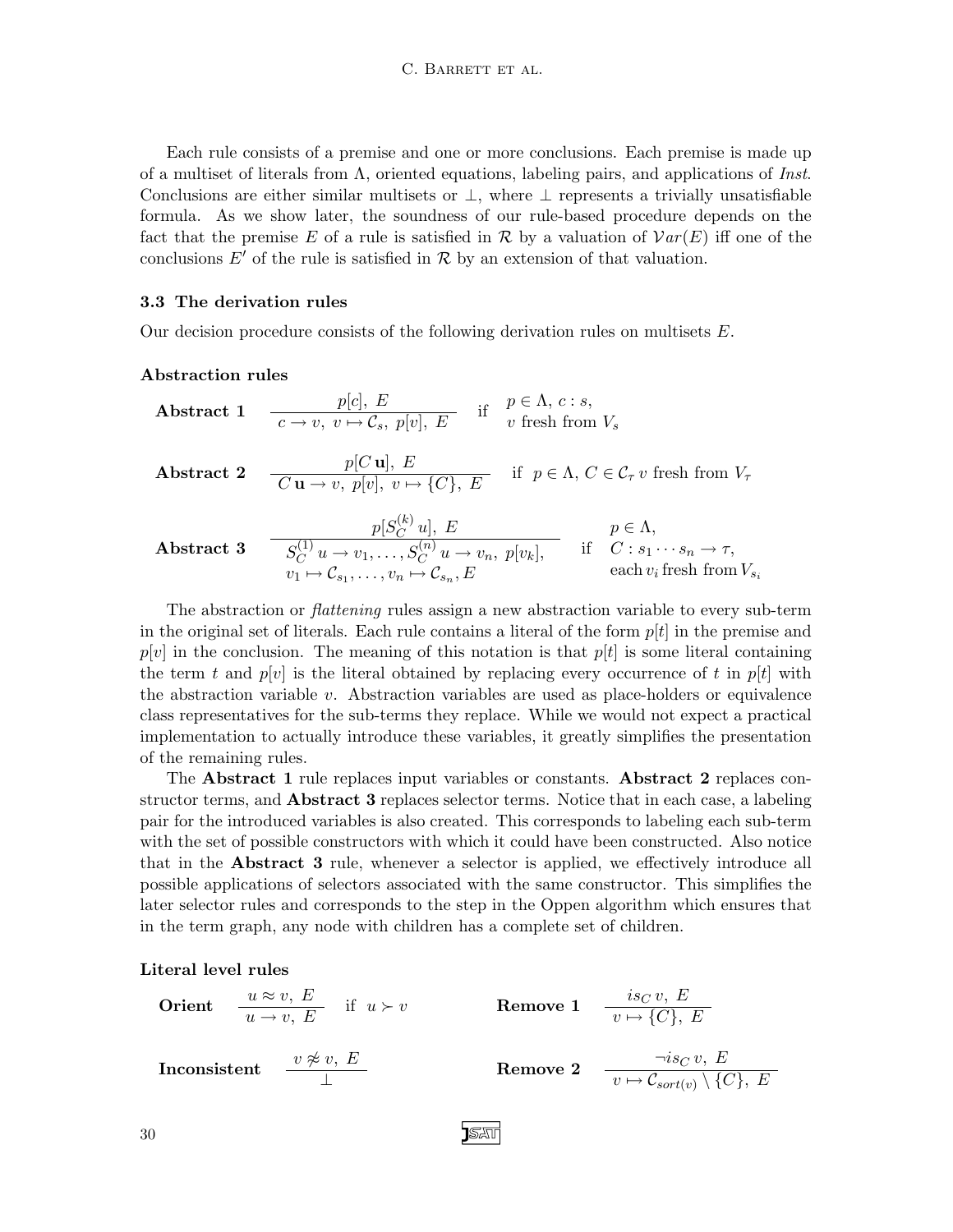The simple literal level rules are mostly self-explanatory. The Orient rule is used to replace an equation between abstraction variables (which every equation eventually becomes after applying the abstraction rules) with an oriented equation. Oriented equations are used in the remaining rules below. The Inconsistent rule detects violations of the reflexivity of equality. The **Remove** rules remove applications of testers and replace them with labeling pairs that impose the same constraints.

#### Upward (i.e., congruence) closure rules

| Simplify 1 | $u \bowtie t, u \rightarrow v, E$<br>$v \bowtie t, u \rightarrow v, E$ | Simplify 2     | $f \mathbf{u} u \mathbf{v} \to w, u \to v, E$<br>$fuvv \rightarrow w, u \rightarrow v, E$ |
|------------|------------------------------------------------------------------------|----------------|-------------------------------------------------------------------------------------------|
| Superpose  | $\frac{t \to u, t \to v, E}{u \to v, t \to v, E}$                      | if $u \succ v$ |                                                                                           |
| Compose    | $t \to v, v \to w, E$<br>$t \to w, v \to w, E$                         |                |                                                                                           |

These rules are modeled after similar rules for abstract congruence closure in [\[1\]](#page-24-1). The Simplify and Compose rules essentially provide a way to replace any abstraction variable with a smaller (according to  $\succ$ ) one if the two are constrained to be equal. Note that the symbol f in the **Simplify 2** rule refers to an arbitrary function symbol from  $\Sigma$ . The Superpose rule merges two equivalence classes if they contain the same term. Congruence closure is achieved by these rules because if two terms are congruent, then after repeated applications of the first set of rules, they will become syntactically identical. Then the Superpose rule will merge their two equivalence classes.

#### Downward (i.e., unification) closure rules

Decompose 
$$
\frac{C \mathbf{u} \to v, C \mathbf{v} \to v, E}{C \mathbf{u} \to v, \mathbf{u} \to \mathbf{v}, E}
$$
  
Class 
$$
\frac{c \to v, d \to v, E}{\perp}
$$
 if  $c, d \in \Sigma^C$ ,  $c : \sigma, d : \sigma, c \neq d$   
Cycle 
$$
\frac{C_n \mathbf{u}_n u v_n \to u_{n-1}, \dots, C_2 \mathbf{u}_2 u_2 v_2 \to u_1, C_1 \mathbf{u}_1 u_1 v_1 \to u, E}{\perp}
$$
 if  $n \ge 1$ 

The main downward closure rule is the Decompose rule: whenever two terms with the same constructor are in the same equivalence class, their arguments must be equal. Recall that  $u \rightarrow v$  is shorthand for the set of oriented equations resulting from pairing corresponding elements from  $\bf{u}$  and  $\bf{v}$  and orienting them so that the left hand variable is greater than the right hand variable according to  $\succ$ . The **Clash** rule detects constants that are in the same equivalence class despite the fact that they are disequal in the intended model. The Cycle rule detects an inconsistency when a constructor term would have to be equivalent to one of its sub-terms.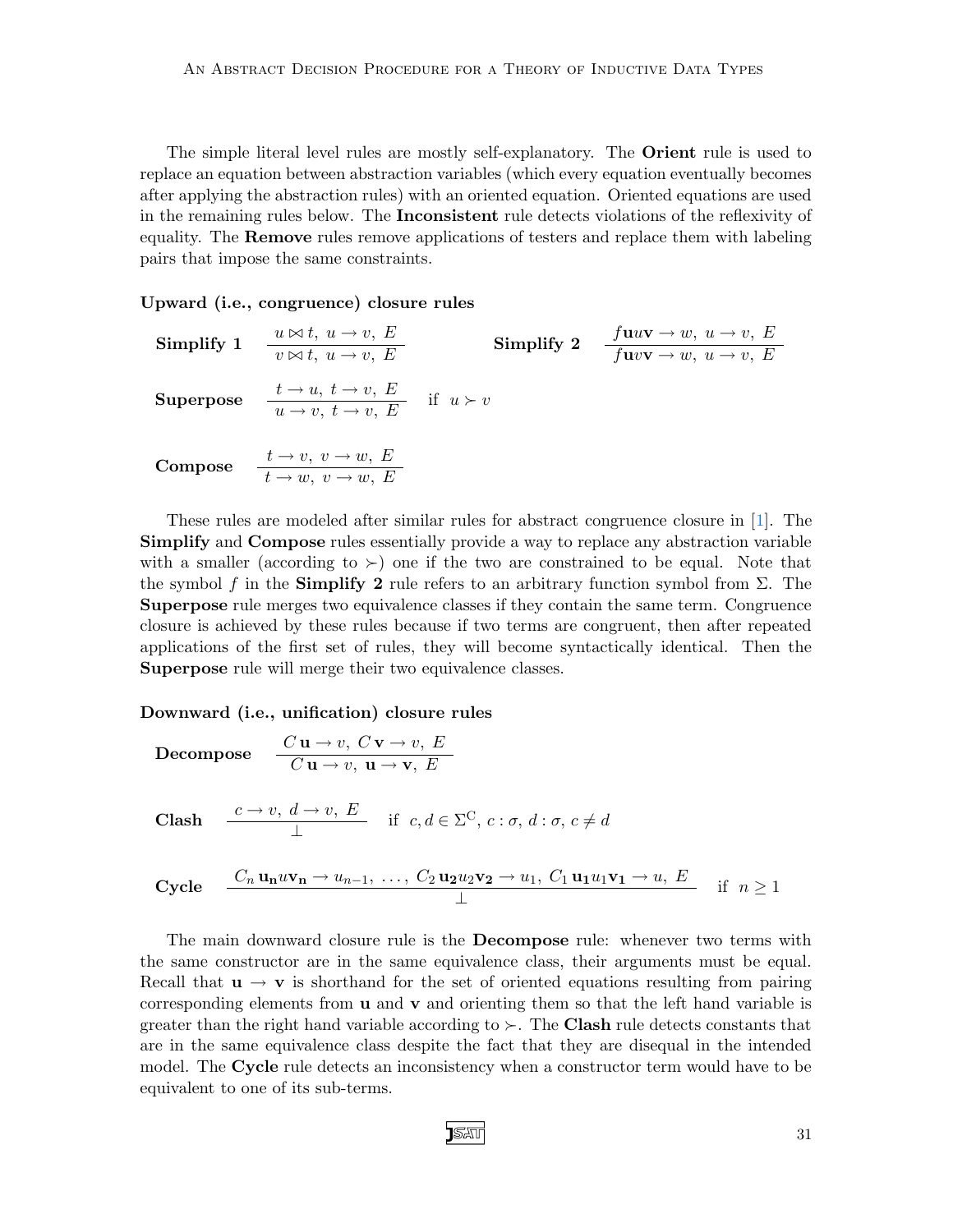Selector rules

**Instantiate 1** 
$$
\frac{S_C^{(1)}u \to u_1, \ldots, S_C^{(n)}u \to u_n, u \mapsto \{C\}, E}{C u_1 \cdots u_n \to u, u \mapsto \{C\}, E} \quad \text{if} \quad \frac{C : s_1 \cdots s_n \to \tau}{n \geq 1}
$$

**Instantiate 2** 
$$
\overline{C u_1 \cdots u_n} \rightarrow u, \ u \mapsto \{C\}, \ \overline{L u_1 \cdots u_n} \rightarrow u, \ u \mapsto \{C\}, \ \overline{L u_1 u_1} \rightarrow C_{s_1}, \ \dots, \ u_n \mapsto C_{s_n}, E
$$
\n
$$
\overline{L u_1 \cdots u_n} \rightarrow L u, \ u \mapsto L u, E
$$
\n
$$
\overline{L u_1 u} \rightarrow L u, \ \overline{L u} \rightarrow L u, \ \overline{L u} \quad \overline{L u} \quad \overline{L u} \quad \overline{L u} \quad \overline{L u} \quad \overline{L u} \quad \overline{L u} \quad \overline{L u} \quad \overline{L u} \quad \overline{L u} \quad \overline{L u} \quad \overline{L u} \quad \overline{L u} \quad \overline{L u} \quad \overline{L u} \quad \overline{L u} \quad \overline{L u} \quad \overline{L u} \quad \overline{L u} \quad \overline{L u} \quad \overline{L u} \quad \overline{L u} \quad \overline{L u} \quad \overline{L u} \quad \overline{L u} \quad \overline{L u} \quad \overline{L u} \quad \overline{L u} \quad \overline{L u} \quad \overline{L u} \quad \overline{L u} \quad \overline{L u} \quad \overline{L u} \quad \overline{L u} \quad \overline{L u} \quad \overline{L u} \quad \overline{L u} \quad \overline{L u} \quad \overline{L u} \quad \overline{L u} \quad \overline{L u} \quad \overline{L u} \quad \overline{L u} \quad \overline{L u} \quad \overline{L u} \quad \overline{L u} \quad \overline{L u} \quad \overline{L u} \quad \overline{L u} \quad \overline{L u} \quad \overline{L u} \quad \overline{L u} \quad \overline{L u} \quad \overline{L u} \quad \overline{L u} \quad \overline{L u} \quad \overline{L u} \quad \overline{L u} \quad \overline{L u} \quad \overline{L u} \quad \overline{L u} \quad \overline{L u} \quad \overline{L u} \quad \overline{L u} \quad \overline{L u
$$

$$
\text{Collapse 1} \quad \frac{C u_1 \cdots u_n \to u, \ S_C^{(i)} u \to v, \ E}{C u_1 \cdots u_n \to u, \ u_i \approx v, \ E}
$$

**Collapse 2** 
$$
\frac{S_C^{(i)}u \to v, u \mapsto L, E}{t_C^i \approx v, u \mapsto L, E} \quad \text{if } C \notin L
$$

Rule Instantiate 1 is used to eliminate selectors by replacing the argument of the selectors with a new term constructed using the appropriate constructor. Only terms that have selectors applied to them can be instantiated and then only once they are uniquely labeled. Notice that all of the selectors applied to the term are eliminated at the same time. This is why the entire set of selectors is introduced in the Abstract 3 rule.

For completeness, a term labeled with a finite constructor must be instantiated even if no selectors are applied to that term. This is accomplished by rule Instantiate 2. The side conditions are similar to those in **Instantiate 1**, except that this rule *only* applies to terms labeled with finite constructors. The Inst predicate ensures that the rule is applied at most once for each such term.

The Collapse rules eliminate selectors when the result of their application can be determined. In Collapse 1, a selector  $S_C^{(i)}$  $\mathcal{C}^{(i)}$  is applied to a term constructed with constructor C. In this case, the selector expression is replaced by the appropriate argument of the constructed term. In **Collapse 2**, a selector  $S_C^{(i)}$  $\mathcal{C}^{(i)}$  is applied to a term which must have been constructed with a constructor other than C. In this case, the designated term  $t_C^i$  for the selector replaces the selector expression.

 $\tau$ 

#### Labeling rules

**Refine** 
$$
\frac{v \mapsto L_1, v \mapsto L_2, E}{v \mapsto L_1 \cap L_2, E}
$$
 **Empty** 
$$
\frac{v \mapsto \emptyset, E}{\perp}
$$
 if v:

$$
\text{Split 1} \quad \frac{S_C^{(i)} u \to v, \ u \mapsto \{C\} \cup L, \ E}{S_C^{(i)} u \to v, \ u \mapsto \{C\}, \ E} \quad \text{if } L \neq \emptyset
$$

Split 2  $u \mapsto \{C\} \cup L, E$  $u \mapsto \{C\} \cup L, E$  if  $L \neq \emptyset$ ,<br>  $u \mapsto \{C\}, E$   $u \mapsto L, E$  if  $\{C\} \cup L$  all finite constructors

The Refine rule simply combines labeling constraints that may arise from different sources for the same abstraction variable. Empty enforces the constraint that every  $\tau$ term must be constructed by some constructor. The splitting rules are used to refine the

$$
\text{SM}
$$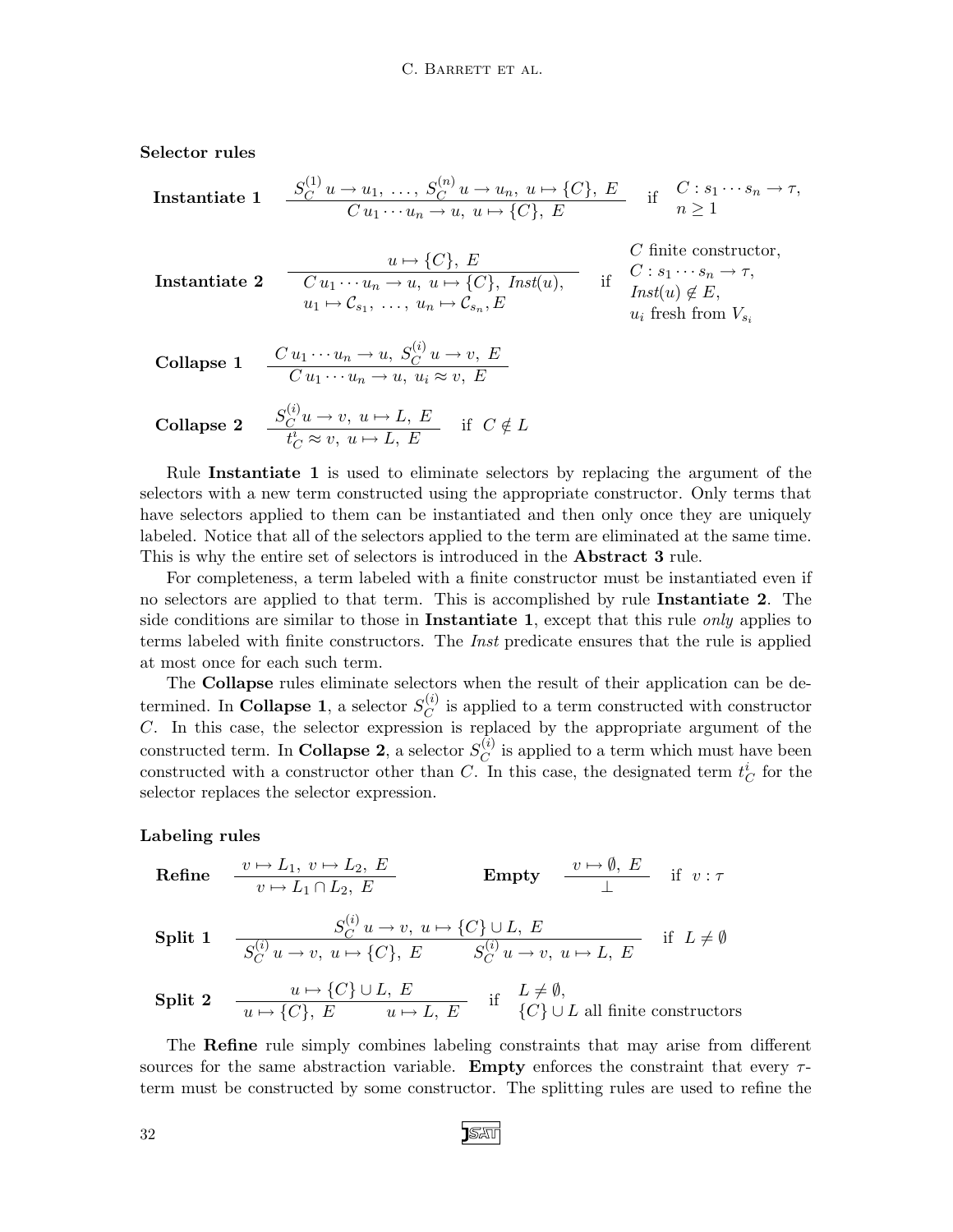| $null \rightarrow v_1$           | $v_1 \mapsto \{null\}$       | $v_5 \rightarrow v_4$ |
|----------------------------------|------------------------------|-----------------------|
| $x \rightarrow v_2$              | $v_2 \mapsto \{cons, null\}$ | $v_9 \rightarrow v_7$ |
| $y \rightarrow v_3$              | $v_3 \mapsto \{cons, null\}$ | $v_3 \not\approx v_1$ |
| $cons(v_2, v_3) \rightarrow v_4$ | $v_4 \mapsto \{cons\}$       |                       |
| $w \rightarrow v_5$              | $v_5 \mapsto \{cons, null\}$ |                       |
| $car(v_5) \rightarrow v_6$       | $v_6 \mapsto \{cons, null\}$ |                       |
| $cdr(v_5) \rightarrow v_7$       | $v_7 \mapsto \{cons, null\}$ |                       |
| $car(v_3) \rightarrow v_8$       | $v_8 \mapsto \{cons, null\}$ |                       |
| $cdr(v_3) \rightarrow v_9$       | $v_9 \mapsto \{cons, null\}$ |                       |

<span id="page-12-0"></span>Figure 3. Example [3.2](#page-6-3) after Abstraction and Orient

| $null \rightarrow v_1$           | $v_1 \mapsto \{null\}$       | $v_5 \rightarrow v_4$ |
|----------------------------------|------------------------------|-----------------------|
| $x \rightarrow v_2$              | $v_2 \mapsto \{cons, null\}$ | $v_9 \rightarrow v_7$ |
| $y \rightarrow v_3$              | $v_3 \mapsto \{cons, null\}$ | $v_3 \not\approx v_1$ |
| $cons(v_2, v_3) \rightarrow v_4$ | $v_4 \mapsto \{cons\}$       |                       |
| $w \rightarrow v_A$              | $v_6 \mapsto \{cons, null\}$ |                       |
| $cons(v_6, v_7) \rightarrow v_4$ | $v_7 \mapsto \{cons, null\}$ |                       |
| $car(v_3) \rightarrow v_8$       | $v_8 \mapsto \{cons, null\}$ |                       |
| $cdr(v_3) \rightarrow v_7$       |                              |                       |

<span id="page-12-1"></span>Figure 4. Figure [3](#page-12-0) after congruence rules, Refine, and Instantiate 1

set of possible constructors for a term and are the only rules that cause branching. If a term labeled with only finite constructors cannot be eliminated in some other way, **Split 2** must be applied until it is labeled with a single constructor. For other terms, the Split 1 rule only needs to be applied to distinguish the case of a selector being applied to the "right" constructor from a selector being applied to the "wrong" constructor. On either branch, one of the Collapse rules will apply immediately. We discuss this further in Section [5,](#page-20-0) below.

# 3.4 An Example Using the Rules

Let us revisit Example [3.2](#page-6-3) and see how the rules work on this example. Recall that we have the following set of literals:  $\{cons(x, y) \approx w, \text{cdr}(w) \approx \text{cdr}(y), y \not\approx \text{null}\}\)$ . After applying the Abstraction and Orient rules, we have the set of literals shown in Figure [3.](#page-12-0) Next, the Simplify and Compose rules can be used to replace all occurrences in the first two columns of  $v_5$  and  $v_9$  with  $v_4$  and  $v_7$  respectively. Then, **Refine** can be used to eliminate two of the labeling pairs. Notice that after replacing  $v_5$  with  $v_4$ ,  $v_4$  can be instantiated (the side conditions of Instantiate 1 are satisfied). The resulting set of literals is shown in Figure [4.](#page-12-1) At this point, there are two cons terms equivalent to  $v_4$ , so the **Decompose** rule applies, yielding two new oriented equations:  $v_6 \rightarrow v_2$  and  $v_7 \rightarrow v_3$ . These can again be used together with the congruence rules and **Refine** to simplify the other literals. The resulting set is shown in Figure [5.](#page-13-1)

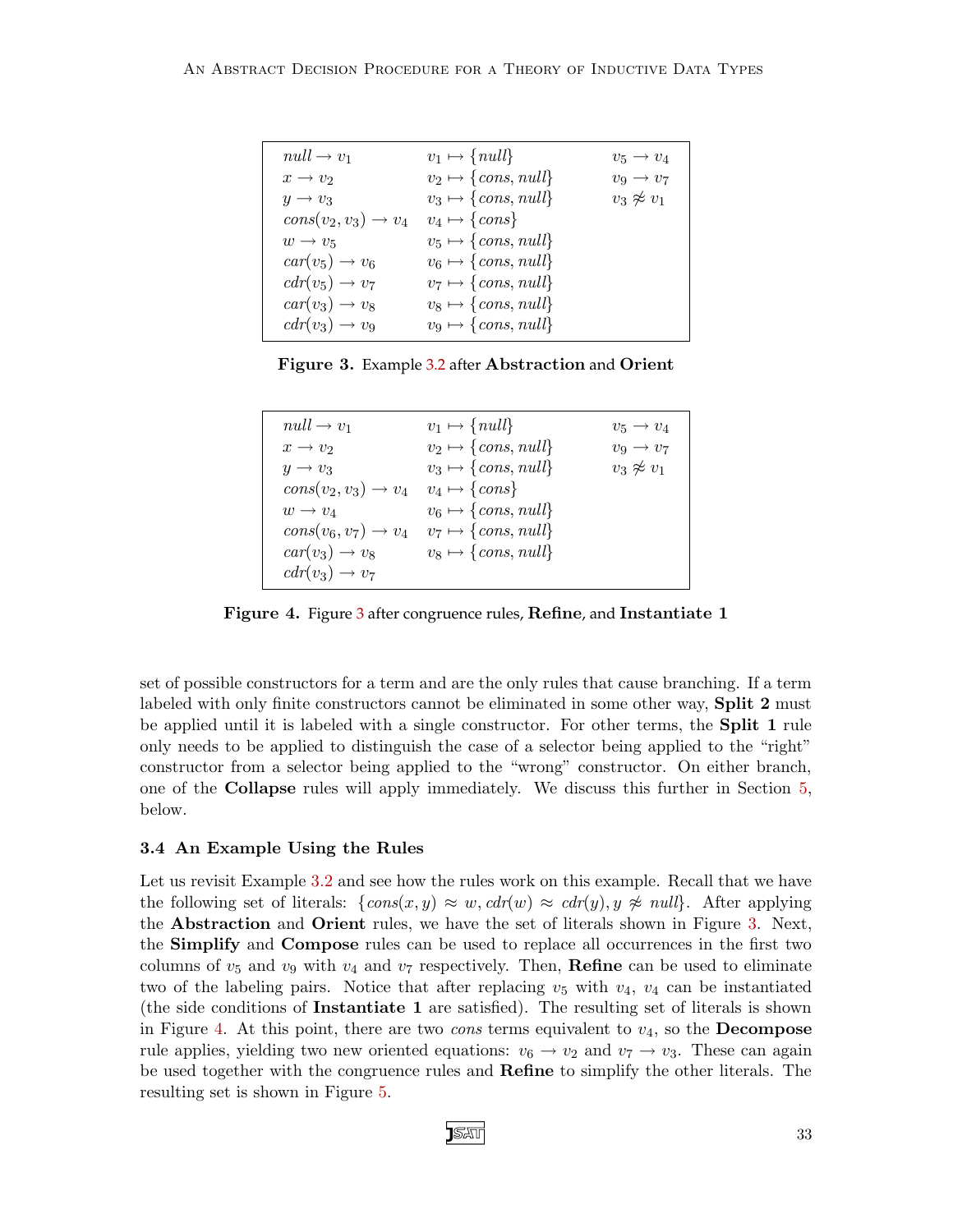| $null \rightarrow v_1$           | $v_1 \mapsto \{null\}$       | $v_5 \rightarrow v_4$ |
|----------------------------------|------------------------------|-----------------------|
| $x \rightarrow v_2$              | $v_2 \mapsto \{cons, null\}$ | $v_9 \rightarrow v_3$ |
| $y \rightarrow v_3$              | $v_3 \mapsto \{cons, null\}$ | $v_3 \not\approx v_1$ |
| $cons(v_2, v_3) \rightarrow v_4$ | $v_4 \mapsto \{cons\}$       |                       |
| $car(v_3) \rightarrow v_8$       | $v_8 \mapsto \{cons, null\}$ |                       |
| $cdr(v_3) \rightarrow v_3$       |                              |                       |
| $v_6 \rightarrow v_2$            |                              |                       |
| $v_7 \rightarrow v_3$            |                              |                       |
|                                  |                              |                       |

<span id="page-13-1"></span>Figure 5. Figure [4](#page-12-1) after Decompose and congruence rules

At this point, the only rule that can be applied is the **Split 1** rule. And only  $v_3$  satisfies the necessary condition of having a selector applied to it. There are two cases. Consider first the case where  $v_3 \mapsto \{cons\}$ . In this case, Instantiate 1 applies, yielding  $cons(v_8, v_3) \rightarrow v_3$ which yields  $\perp$  by the **Cycle** rule. In the other case, we have  $v_3 \mapsto \{null\}$ . This time, since null is a finite constructor, we can apply Instantiate 2 to get  $null \rightarrow v_3$ . The Superpose rule then gives  $v_3 \to v_1$ . This can be used together with  $v_3 \not\approx v_1$  to deduce  $\perp$  (via the Simplify 1 and Inconsistent rules).

#### <span id="page-13-0"></span>4. Correctness

The satisfiability in R of a set  $\Gamma$  of  $\Sigma$ -literals with variables in X can be checked by applying exhaustively to  $\Gamma$  the derivation rules in the previous section. This set of rules is very flexible in that the rules can be applied in any order and still yield a decision procedure for the satisfiability in  $\mathcal{R}$ . No specific rule application strategy is needed to achieve termination, soundness or completeness. We formalize this in the following in terms of a suitable notion of derivation for these rules.

A derivation tree (for a set  $\Gamma$  of  $\Sigma$ -literals with variables in X) is a finite tree with root  $\Gamma$  such that for each internal node E of the tree, its children are the conclusions of some rule whose premise is E. A refutation tree (for  $\Gamma$ ) is a derivation tree all of whose leaves are ⊥. We say that a node in a derivation tree is *(ir)reducible* if (n)one of the derivation rules applies to it. A *derivation* is a sequence of derivation trees starting with the single-node tree containing Γ, where each tree is derived from the previous one by the application of a rule to one of its leaves. A *refutation* is a finite derivation ending with a refutation tree.

For a multiset E of literals, a variable assignment  $\alpha$  is a mapping from  $\mathcal{V}ar(E)$  into the elements of R that is well-sorted (i.e.,  $sort(x) = sort(\alpha(x))$  for every  $x \in Var(E)$ ). If  $\alpha$ is a variable assignment, then we denote by  $\bar{\alpha}$  the homomorphic extension of  $\alpha$  that maps arbitrary terms into elements of R. We say that  $\alpha$  satisfies  $s \approx t$  iff  $\overline{\alpha}(s)$  equals  $\overline{\alpha}(t)$ .

For convenience, we extend the notion of satisfiability and well-sortedness to the extralogical constructs. The oriented equation  $t \to v$  is well-sorted iff t and v have the same sort. Furthermore,  $\alpha$  satisfies  $t \to v$  in  $\mathcal R$  iff  $\alpha$  satisfies the equation  $t \approx v$  in  $\mathcal R$ . The expression  $v \mapsto L$ , labeling a variable v of sort s with the set L of constructor symbols, is considered to be well-sorted if  $L \subseteq \mathcal{C}_s$ . The valuation  $\alpha$  satisfies a labeling pair  $v \mapsto L$  in R if v is of a non- $\tau$  sort or  $\alpha$  satisfies the formula  $is_C(v) \approx$  true for some  $C \in L$ . An application of Inst is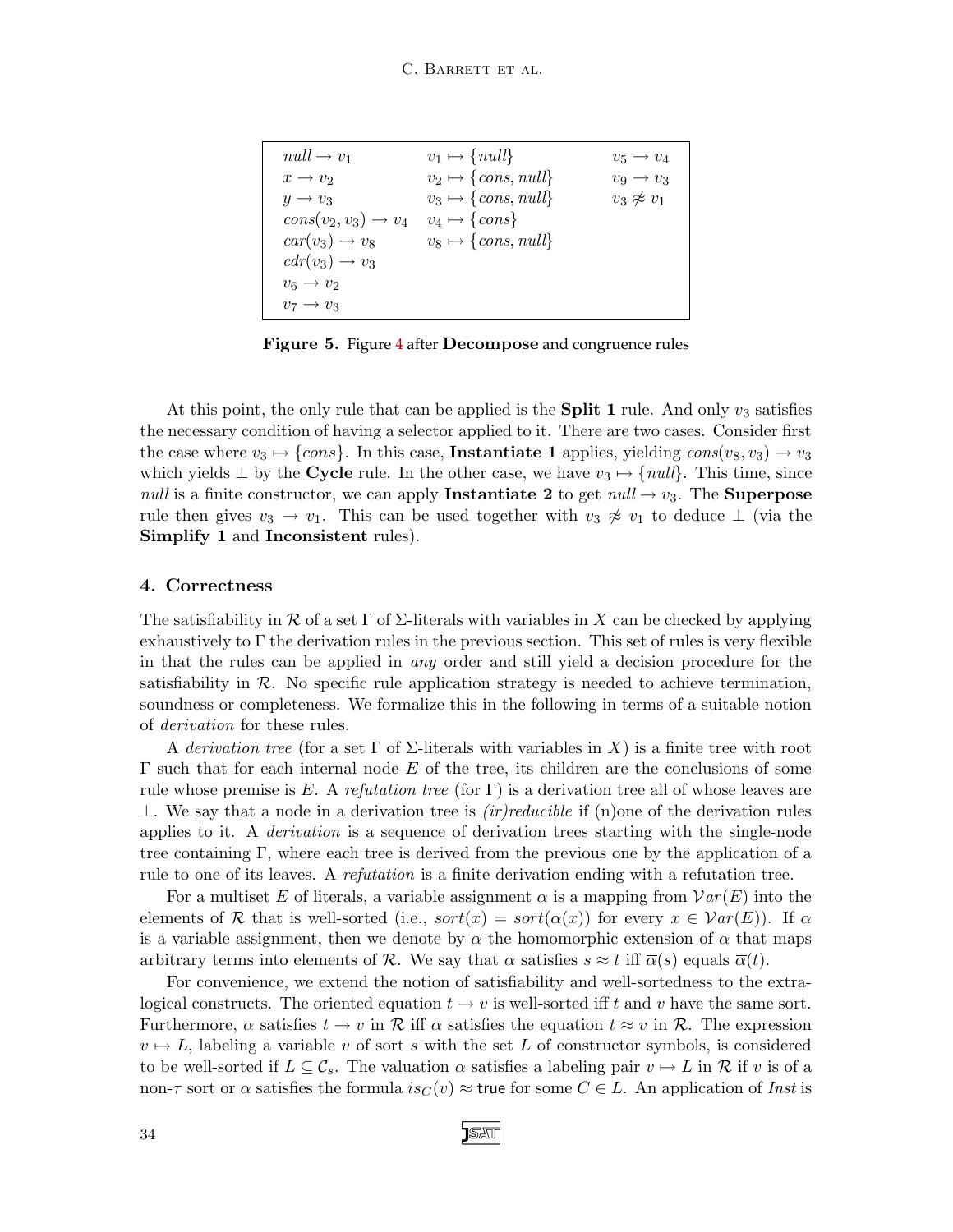<span id="page-14-0"></span>always well-sorted and satisfied by every variable assignment. We start with a lemma that gives a couple of useful invariants.

<span id="page-14-2"></span><span id="page-14-1"></span>**Lemma 4.1.** Let  $E_0, E_1, \ldots$ , be a branch on a derivation tree. Then the following holds for all  $i \geq 0$ .

- 1. If  $E_0$  is well-sorted, then for all i,  $E_i$  is well-sorted.
- 2. For all  $u \to v \in E_i$ , we have  $u \succ v$ .

Proof. A simple examination of each of the rules confirms that these invariants are maintained.  $\Box$ 

Before proving termination, we need the following additional notation. For each constructor  $C \in \Sigma$ , let  $|C|$  denote 0 if C is infinite and otherwise denote the size of the (finite) set containing all ground constructor terms whose top symbol is  $C$ , and all of their sub-terms.

<span id="page-14-3"></span>**Proposition 4.2** (Termination). Every derivation is finite.

*Proof.* Given a derivation tree, let  $E_0, E_1, \ldots$  be any branch of the tree that does not end with  $\perp$ . It is enough to show that the branch can be mapped to a strictly descending sequence in a well-founded ordering. The ordering  $\succ_1$  we will use is a lexicographic ordering over tuples of the form  $(s, t, S, T, M, A, n)$  where s, t, T, and n are natural numbers, S is a multiset of naturals, M is a multiset of symbols from  $\Sigma$  and variables from X, and A is a multiset of abstraction variables. The ordering  $\succ_l$  is the one induced by the well-founded orderings  $>, \,>, \,>_{m}, \,>_{m}, \,>_{m}, \,>$  where

- $\bullet$  > is the usual ordering of the natural numbers,
- $>_{\text{m}}$  is the multiset ordering induced by  $>$ ,
- $\Box_m$  is the multiset ordering induced by some arbitrary well-founded ordering of the set  $\Sigma \cup X$ , and
- $m \geq m$  is the multiset ordering induced by the given ordering  $\geq$  over the abstraction variables.

The descending sequence  $(s_i, t_i, S_i, T_i, M_i, A_i, n_i)$  for  $i = 0, 1, \ldots$  is defined as follows. Recall that  $\Sigma$ -literals do not include oriented equations, labeling pairs, or applications of Inst.

- $s_i$  is the number of selector symbols in the  $\Sigma$ -literals of  $E_i$ ;
- $t_i$  is total number of selector symbols appearing in  $E_i$ ;
- $S_i$  is the multiset consisting of the *sizes* of the  $\Sigma$ -literals of  $E_i$ , where by size we mean the number of occurrences of symbols from  $\Sigma$  (including  $\approx$ ) and input variables, but not of abstraction variables;
- $T_i$  is the sum of all  $|v|_i$  for all abstraction variables  $v \in Var(E_i)$  that do not appear as an argument to *Inst* in  $E_i$  where, for each v,  $|v|_i = \sum_{C \in L_i} |C|$  and  $L_i$  is the union of all label sets for  $v$  in  $E_i$ ;

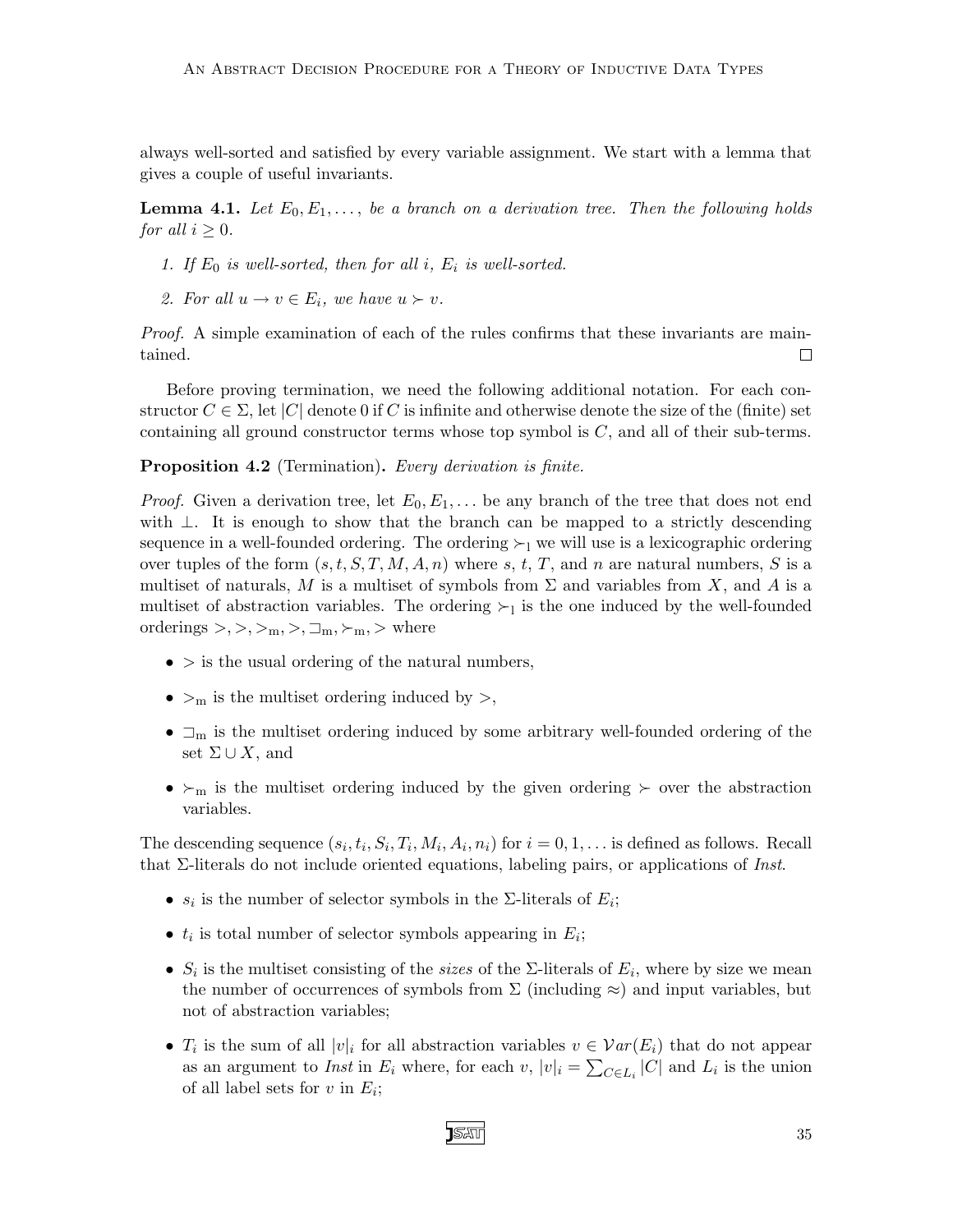- $M_i$  is the multiset of occurrences of symbols from  $\Sigma$  and input variables from X in  $\Sigma$ -literals or oriented equations of  $E_i$ ;
- $A_i$  is the multiset of all the occurrences of abstraction variables in  $E_i$ ;
- $n_i$  is the number of label occurrences in  $E_i$ , that is, occurrences of the constructor symbols in labeling pairs of  $E_i$ .

We show that for all consecutive nodes  $E_i, E_{i+1}$  in the branch  $(s_i, t_i, S_i, T_i, M_i, A_i, n_i) \succ_{\text{I}}$  $(s_{i+1}, t_{i+1}, S_{i+1}, T_{i+1}, M_{i+1}, A_{i+1}, n_{i+1})$ . The proof is by cases, depending on the rule used to derive  $E_{i+1}$  from  $E_i$ .

- 1. The cases corresponding to the rules Inconsistent, Clash, Cycle, and Empty do not apply since they all have conclusion ⊥.
- 2. Suppose one of the rules Abstract 1, Abstract 2, Orient, Remove 1, or Remove **2** was applied. Each of these rules leaves  $s_i$  and  $t_i$  unchanged while removing at least one Σ-symbol or input variable from a literal (without changing the other literals). In each of these cases,  $S_i >_{m} S_{i+1}$ .
- 3. With Abstract 3, the number of selector symbols appearing in literals is reduced by one, so  $s_i > s_{i+1}$ .
- 4. With all the congruence closure rules except for Superpose when the term t in the rule is not an abstraction variable, the only change is the replacement of an abstraction variable by another abstraction variable which is smaller by Lemma [4.1](#page-14-0)[\(2\)](#page-14-1). Thus,  $s_i$ ,  $t_i$ ,  $S_i$ ,  $T_i$ , and  $M_i$  remain the same, while  $A_i \succ_m A_{i+1}$ . In the case where **Superpose** is applied and t is not an abstraction variable, t must contain a symbol from  $\Sigma \cup X$ . If t contains a selector, then  $s_i = s_{i+1}$  and  $t_i > t_{i+1}$ . Otherwise,  $M_i \sqsupset_m M_{i+1}$  (it is easy to see that  $s_i$ ,  $t_i$ ,  $S_i$ , and  $T_i$  remain the same in this case).
- 5. The **Decompose** rule does not change the values of  $s_i$ ,  $t_i$ ,  $S_i$ , or  $T_i$ . However, it does eliminate one occurrence of a constructor symbol. Hence,  $M_i \sqsupseteq_m M_{i+1}$ .
- 6. Now consider the selector rules. With **Instantiate 1**, since the constructor  $C$  in the rule has positive arity (i.e.,  $n \ge 1$ ) then  $s_i = s_{i+1}$  and  $t_i > t_{i+1}$ . With **Instantiate 2**,  $s_i$ ,  $t_i$  and  $S_i$  are unchanged but

$$
T_{i+1} = (T_i - |u|_i) + \sum_{k=1}^n |u_k|_{i+1} .
$$

It is not difficult to see that  $|u|_i > \sum_{k=1}^n |u_k|_{i+1}$ . Thus,  $T_i > T_{i+1}$ .

7. With the collapse rules, exactly one selector symbol is eliminated from (a non-literal of)  $E_i$ , so  $s_i = s_{i+1}$  and  $t_i > t_{i+1}$ .<sup>[6.](#page-15-0)</sup>

<span id="page-15-0"></span><sup>6.</sup> Note that  $s_i = s_{i+1}$  with **Collapse 2** because, by definition,  $t_C^i$  is a ground term with no selectors.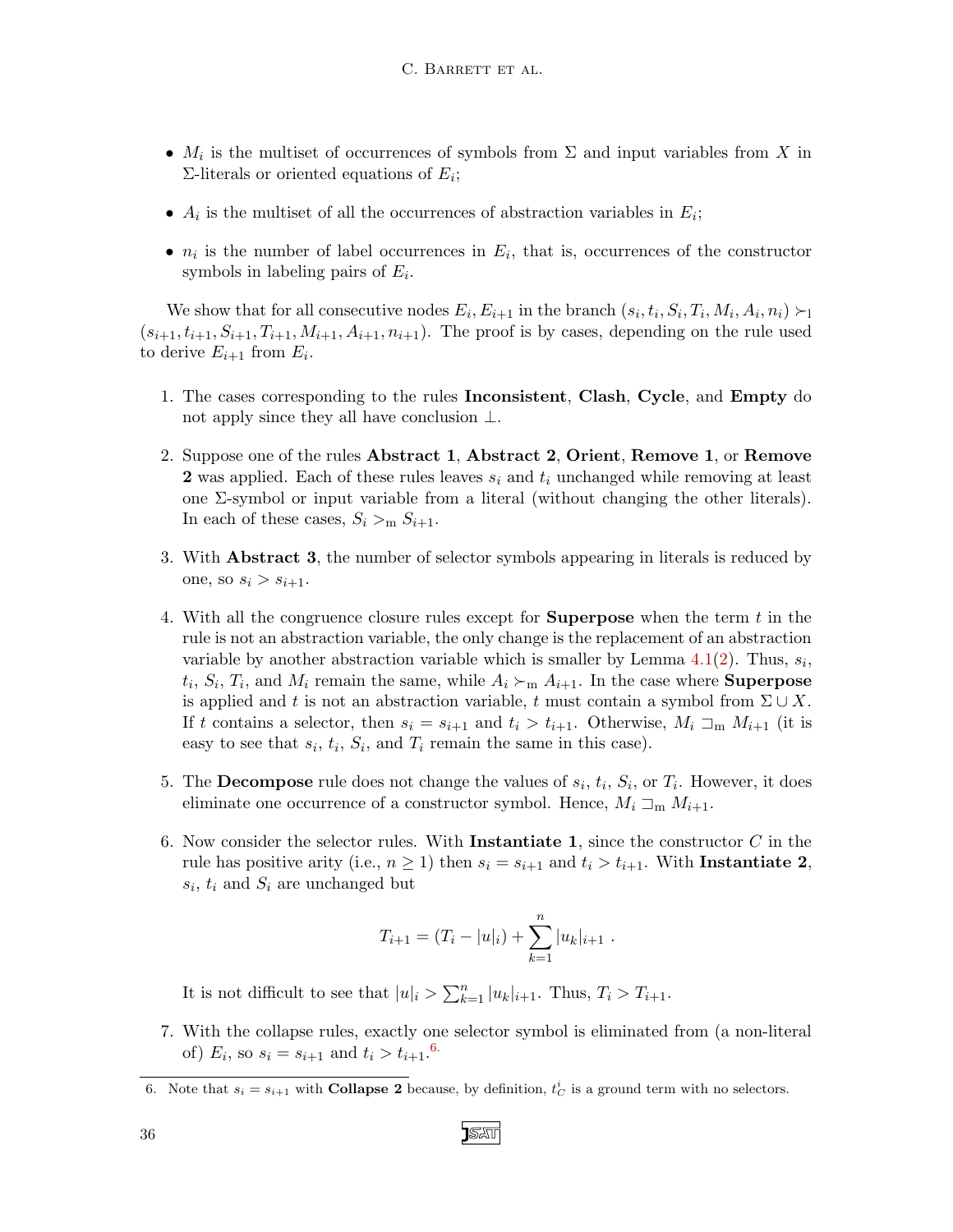8. Finally, consider the labeling rules. The Refine rule eliminates an occurrence of an abstraction variable. Hence certainly  $A_i \succ_m A_{i+1}$ . All the preceding components of the tuple are unchanged with the possible exception of  $T_i$  which may get smaller when  $L_1 \neq L_2$ . The split rules both produce two conclusions, each of which has fewer constructors appearing in labels than in the premise. Furthermore, this is the only change, so  $T_i$  either decreases or is unchanged,  $n_i > n_{i+1}$  and everything else is unchanged.

<span id="page-16-0"></span>The soundness of the decision procedure is based on the following result.

**Lemma 4.3.** The premise E of a derivation rule is satisfied in R by a valuation  $\alpha$  of  $Var(E)$  iff one of the conclusions E' of the rule is satisfied in R by an extension of  $\alpha$  to  $Var(E^{\prime}).$ 

*Proof.* Again, the proof is by cases.

(Abstraction rules) The if direction is immediate. For the other direction, for Abstract 1, suppose that the premise is satisfied by  $\alpha$  in  $\mathcal{R}$ . We extend  $\alpha$  by setting v to the value of c under  $\mathcal{R}, \alpha$ . Consider the labeling pair  $v \mapsto \mathcal{C}_s$  in the conclusion. It is trivially satisfied if v is of a non- $\tau$  sort. When v is of sort  $\tau$ , it is satisfied as a consequence of the first axiom (schema) in R's specification and the fact that  $\alpha(v)$  is a constructor term by Lemma [2.2.](#page-5-3) With this observation, it is clear that the extended variable assignment satisfies the conclusion. For Abstract 2, a similar argument shows that an extended variable assignment which assigns v to the value of C u under  $\mathcal{R}, \alpha$  must satisfy the conclusion. For **Abstract** 3, the argument is again similar, but this time we must extend  $\alpha$  to map each  $v_i$  to the value of  $S_C^{(i)}$  $C^{(i)}$  u under  $\mathcal{R}, \alpha$ .

(Literal level rules) The case of Orient and Inconsistent is obvious. For Remove 1 the claim follows by definition of satisfaction for labeling pairs. For Remove 2 we rely on the fact that  $\mathcal{R}, \alpha$  satisfies  $is_{C} v$  exactly when it satisfies  $v \mapsto \{C\}$ , for any C. This follows from Lemma [2.2](#page-5-3) and the first and second axiom schemas.

(Upward closure rules) The claim follows from basic properties of equality.

(Downward closure rules) The result follows from Lemma [2.2](#page-5-3) and basic properties of the term algebra  $\mathcal{T}(\Omega)$ .

(Selector rules) In case of Instantiate 1 and 2 the claims follow from the definition of satisfaction for labeling pairs, the Inst predicate, the first three axiom schemas, and Lemma [2.2.](#page-5-3) For Collapse 1 the result follows by the third axiom schema; for Collapse 2 by the fourth schema, Lemma [2.2](#page-5-3) and the definition of satisfaction for labeling pairs.

(Labeling rules) The claim follows by simple Boolean reasoning and the definition of  $\Box$ satisfaction for labeling pairs.

**Proposition 4.4** (Soundness). If a set  $E_0$  has a refutation tree, then it is unsatisfiable in R.

Proof. By structural induction on refutation trees and the previous lemma.

]SAT

 $\Box$ 

 $\Box$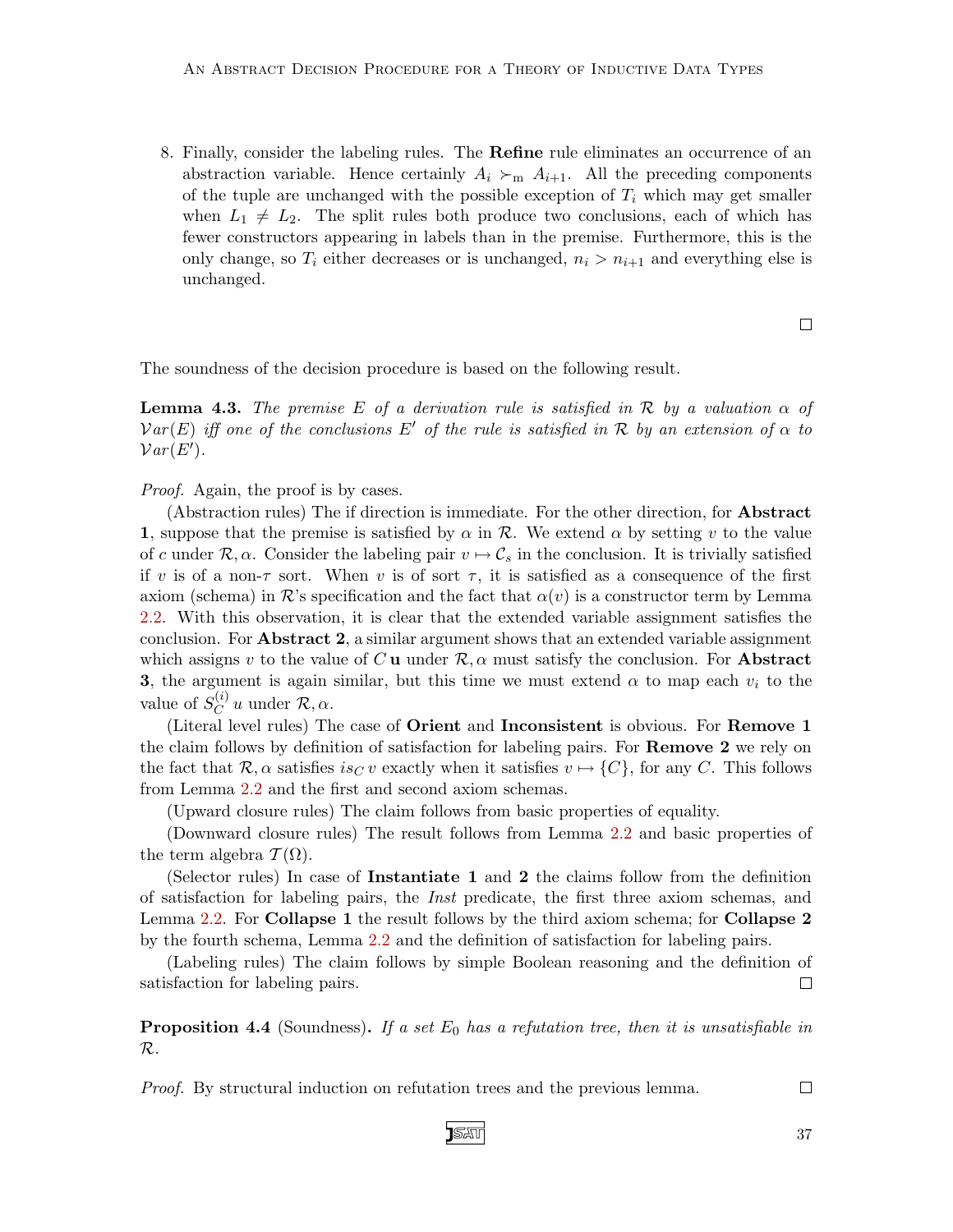To prove completeness we will rely on the next three lemmas. First we need a couple of definitions. If E is a multiset of literals, we write  $\sim_E$  for the equivalence relation induced by oriented equations in E. We also define  $lbls<sub>E</sub>(u)$  as the intersection of all label sets L where  $v \mapsto L$  appears in E for some  $v \sim_E u$ .

<span id="page-17-0"></span>**Lemma 4.5.** Suppose  $E$  is a node in a derivation tree and that  $E$  contains an oriented equation of the form  $S_C^{(i)}$  $C^{(i)}_C u \to v$  for some  $C$  (of arity n), u, v, and i, where  $1 \leq i \leq n$ . We will call this an oriented selector equation. Then at least one of the following is also true:

- (i) E also contains an oriented equation of the form  $C \mathbf{w} \to u'$  for some w and u' where  $u' \sim_E u$ .
- (ii)  $C \notin lbs_E(u)$
- (iii) There exist  $u_1, \ldots, u_n$  and  $v_1, \ldots, v_n$  such that for each  $1 \leq k \leq n$ ,  $S_C^{(k)}$  $C^{(k)}$   $u_k \to v_k \in E$ and  $u_k \sim_E u$ .

Proof. The proof is by induction on derivation trees. The base case is trivial since the root of a derivation tree has no oriented equations. For the inductive case, we consider each of the rules. First note that if a rule does not introduce, change, or delete any oriented selector equations and furthermore does not delete or change any oriented equations of the form  $C \mathbf{w} \to u'$ , then the property is trivially preserved. This covers the following rules: Abstract 1, Abstract 2, the literal level rules, Simplify 1, Clash, Cycle, Instantiate 2, and the labeling rules. We now consider the others:

Abstract 3. This rule introduces new oriented selector equations. For these, it is easy to see that condition (iii) is satisfied. It is also easy to see that the property is preserved for any other oriented selector equations.

**Simplify 2**. This rule may change an oriented selector equation from  $S_C^{(i)}$  $\stackrel{(i)}{C} u \to v$  to  $S_C^{(i)}$  $\stackrel{(i)}{C} u' \rightarrow$ v when  $u \to u'$ . However, in this case, we have  $u \sim_E u'$ , and it follows that the property is preserved.

**Superpose.** If we have two oriented selector equations:  $S_C^{(i)}$  $C^{(i)}$   $u \rightarrow v$  and  $S_C^{(i)}$  $C^{(i)} u \to v'$ , with  $v \succ v'$ , then the first of these may be eliminated by the **Superpose** rule. If the eliminated oriented selector equation was needed to fulfill condition (iii) for some other oriented selector equation in the premise, then we must ensure that the property still holds in the conclusion. However, notice that  $S_C^{(i)}$  $\mathcal{C}_{\mathcal{C}}^{(i)} u \to v'$  may be used instead and so the property holds.

**Compose.** Suppose  $S_C^{(i)}$  $C^{(i)}$   $u \rightarrow v$  is rewritten to  $S_C^{(i)}$  $C^{(i)}$   $u \rightarrow v'$ . It is easy to see that the property holds for the new oriented selector equation for the same reasons as it did for the old. Also, if the old oriented selector equation was used to fulfill condition (iii) for some other oriented selector equation, then the new one does so as well.

**Decompose.** This rule may eliminate an oriented equation of the form  $C \mathbf{w} \to u'$  which might affect condition (i) for some oriented selector equation. However, it only does so when there exists another oriented equation of the form  $C \mathbf{v} \to u'$  that is not eliminated. This can be used to satisfy condition (i) instead.

Instantiate 1. This rule eliminates oriented selector equations which could affect condition (iii) for some other oriented selector equation. However, it also introduces an oriented equation of the form  $C \mathbf{w} \to u$ , so condition (i) will now apply to such oriented selector equations.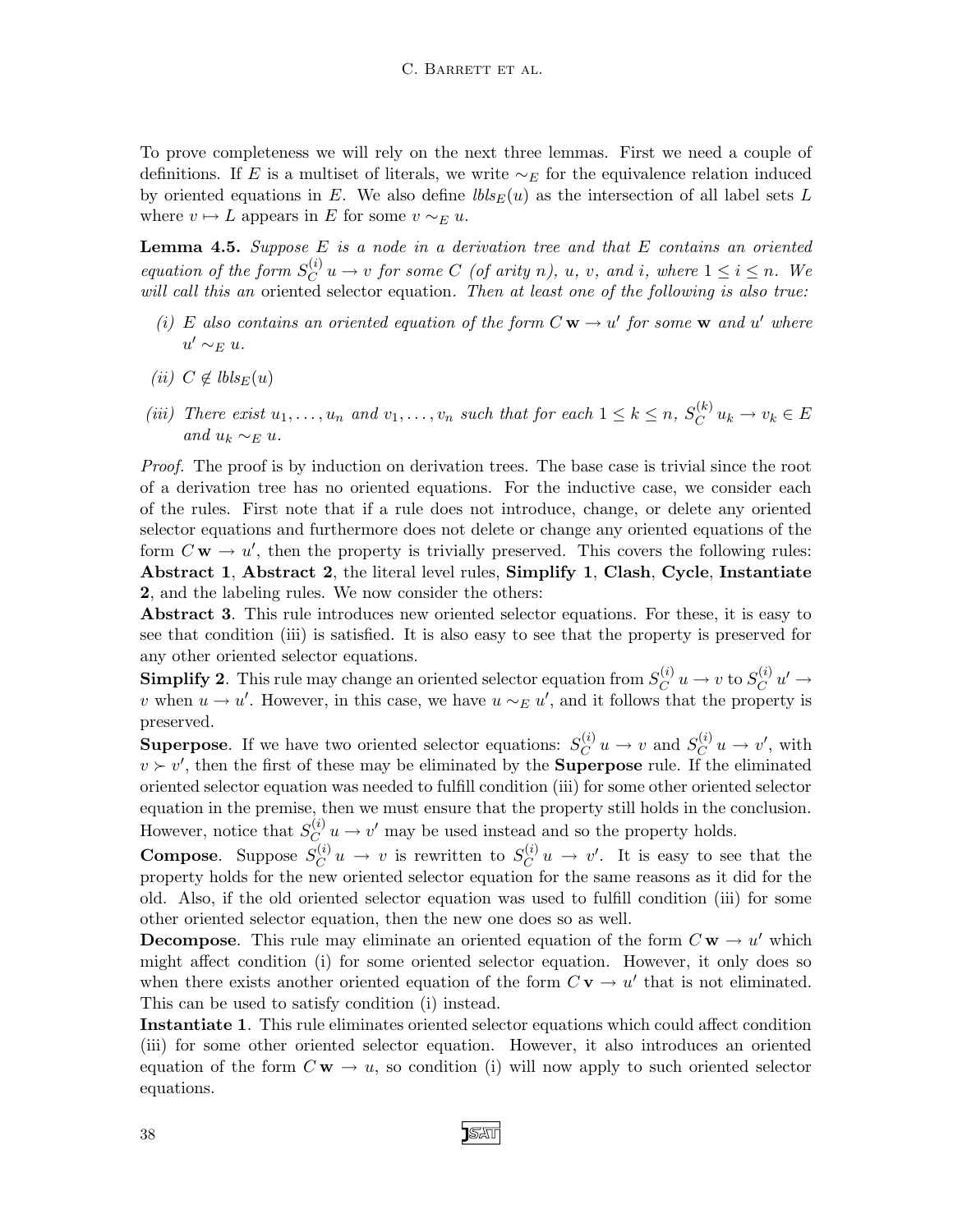Collapse 1. This rule eliminates an oriented selector equation which could affect condition (iii) for some other oriented selector equation. However, it is easy to see that because we have an oriented equation of the form  $C \mathbf{w} \to u$ , condition (i) must apply to such oriented selector equations.

Collapse 2. This rule eliminates an oriented selector equation which could affect condition (iii) for some other oriented selector equation. However, it is easy to see that because  $C \notin \text{bls}_E(u)$ , condition (ii) must apply to such oriented selector equations.  $\Box$ 

<span id="page-18-0"></span>**Lemma 4.6.** No irreducible leaf  $E$  in a derivation tree contains occurrences of selector symbols.

*Proof.* The claim is trivially true if  $E = {\perp}$ , so assume that  $E \neq {\perp}$ . Since E is irreducible, by the rule **Abstract 3** and Lemma [4.1\(](#page-14-0)[1\)](#page-14-2), every occurrence of a selector in  $E$ must be in an oriented equation of the form  $S_C^{(i)}$  $C^{(i)}$   $u \to v$ , for some constructor  $C : s_1 \cdots s_n \to \tau$ and an abstraction variable u of sort  $\tau$ . So assume that  $S_C^{(i)}$  $C^{(i)}$   $u \to v \in E$ . By Lemma [4.5,](#page-17-0) we know that one of three conditions applies. The first case is that condition (i) holds: E also contains an oriented equation of the form  $C \mathbf{w} \to u'$  for some w and u' where  $u' \sim_E u$ . Since E is irreducible, we must have that  $u' = u$ , but then **Collapse 1** applies, contradicting the irreducibility of E. The second case is (ii):  $C \notin \text{bls}_E(u)$ . Again, because E is irreducible, this means that E contains  $u \mapsto L$  and  $C \notin L$ . Thus, **Collapse 2** applies, again a contradiction. Finally, the third case is (iii): there exist  $u_1, \ldots, u_n$  and  $v_1, \ldots, v_n$ such that for each  $1 \leq k \leq n$ ,  $S_C^{(k)}$  $C^{(k)} u_k \to v_k \in E$  and  $u_k \sim_E u$ . Again, because E is irreducible, we must have that  $u_k = u$  for each k. Also, since (ii) does not apply and **Split** 1 cannot be applied, E must contain  $u \mapsto \{C\}$ . But this means that Instantiate 1 applies, again yielding a contradiction.

<span id="page-18-1"></span>**Lemma 4.7.** Every irreducible leaf E other than  $\{\perp\}$  in a derivation tree is satisfiable in R.

*Proof.* We build a valuation  $\alpha$  of  $Var(E)$  that satisfies E in R. To start, let

$$
V = \{v \mid t \to v \in E \text{ for some } t\}
$$
  

$$
T_v = \{t \mid t \to v \in E\} \text{ for all } v \in V
$$

Observe that the sets  $T_u$  and  $T_v$  are disjoint for all distinct u and v, otherwise E would contain two equations of the form  $t \to u$  and  $t \to v$ , and so would be reducible by **Superpose.** Furthermore, for all  $v \in V$ ,  $T_v$  contains at most one non-variable term. To see that, recalling that E contains no occurrences of selector symbols by Lemma [4.6,](#page-18-0) assume that  $T_v$  contains a constant symbol c of sort  $\sigma$ . Clearly it cannot contain a term t of sort other than  $\sigma$  because otherwise either  $c \to v$  or  $t \to v$  would be ill-sorted, which is not possible by Lemma [4.1](#page-14-0)[\(1\)](#page-14-2). The only other possible terms of sort  $\sigma$  are other constant symbols d. But then, if  $d \to v$  were in E, Clash would apply to E. Now assume that  $T_v$  contains a term of the form  $C$ **u**. Again by well-sortedness, it is enough to argue that  $T_v$  contains no additional terms of the form  $C'$  **u**' of the same sort as v's. But such terms cannot be in  $T_v$ . If  $C = C'$  then **Decompose** applies. If  $C \neq C'$ , notice that whenever an oriented equation

 $\Box$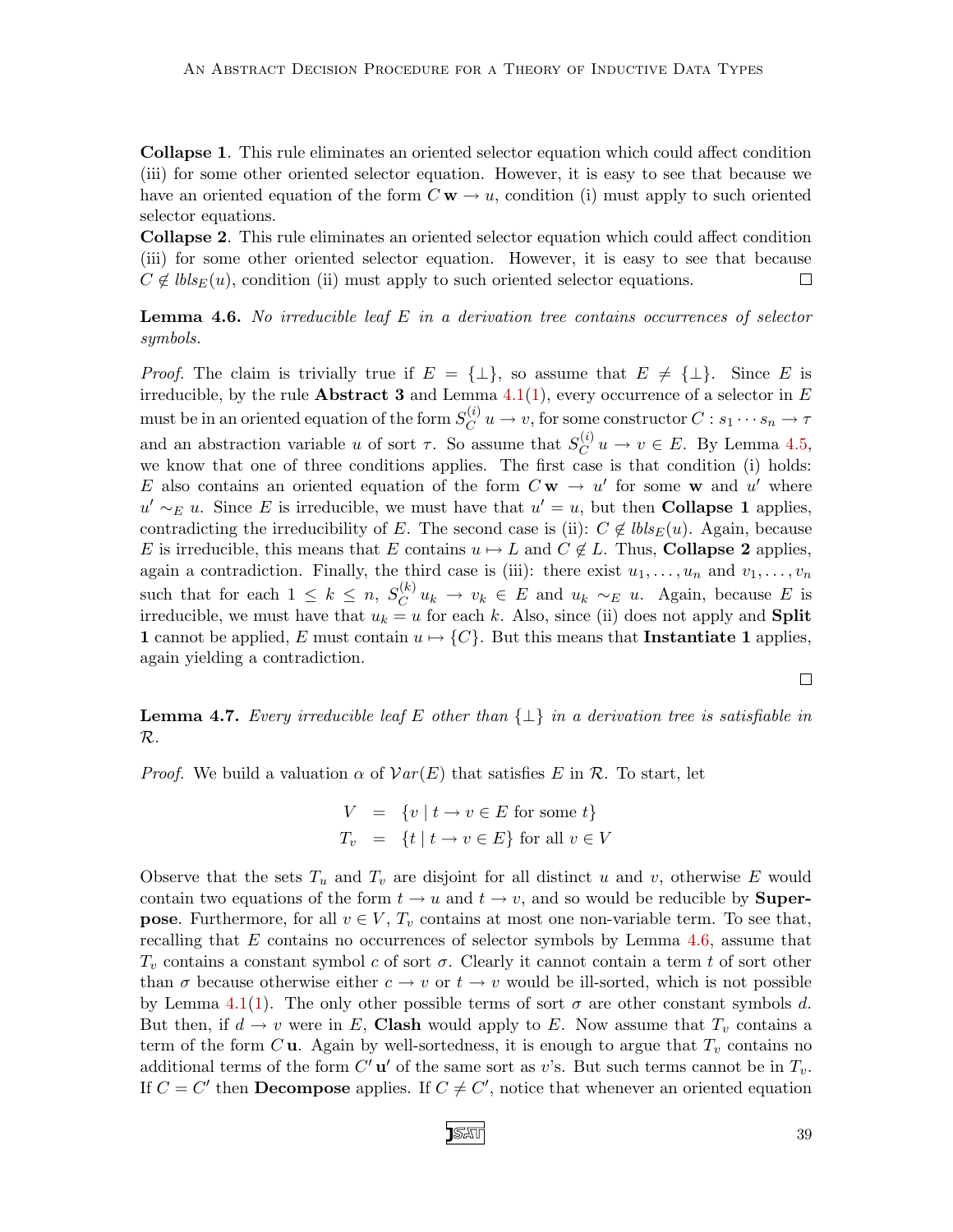of the form  $C \mathbf{u} \to v$  is introduced, we also have  $v \mapsto \{C\}$ . Since label sets never grow, at some point we have to have had both  $v \mapsto \{C\}$  and  $v \mapsto \{C'\}$ . Since **Refine** must have been applied to these two labeling pairs, E must now contain  $v \mapsto \emptyset$  and is thus reducible by Empty.

Now consider the relation  $\leq$  over V defined as follows:

 $u \ll v$  iff E contains an equation of the form  $C$  uuu'  $\rightarrow v$ .

By the Cycle rule and the assumptions on  $E$ , the finite relation  $\leq$  is acyclic and hence well founded. We can define a valuation  $\alpha$  of V into  $\mathcal{R}^{7}$  by well founded induction on  $\leq$ .

Let  $\{v_1, \ldots, v_n\}$  be the set of all the  $\le$ -minimal elements of V such that for  $i = 1, \ldots, n$ ,  $c_i \to v_i \in E$  with  $c_i$  a constant symbol—possibly a nullary constructor. For  $i = 1, ..., n$ we define  $\alpha(v_i) = c_i$ . Now let  $\{v_{n+1}, \ldots, v_{n+k}\}\)$  be the remaining  $\le$ -minimal elements of V. For  $i = n+1, \ldots, n+k$ , if  $v_i$  is of sort  $\sigma$ , we define  $\alpha(v_i) = d_i$  where  $d_i$  is some constant of sort  $\sigma$  in  $\mathcal{T}(\Omega) \setminus {\alpha(v_1), \ldots, \alpha(v_{n+i-1})}$ <sup>8</sup>. If  $v_i$  is of some sort  $\tau$ , we know by a previous observation that  $v_i \mapsto L \in E$ . Note that by the **Empty** and the **Split** rules,  $C \in L$  for some non-nullary  $C$ . Moreover,  $C$  must be an infinite constructor, or otherwise an equation of the form  $C\mathbf{u} \to v_k$  would be in E by Instantiate 2, making  $v_k$  non- $\leq$ -minimal. We then define  $\alpha(v_k) = C t_1 \cdots t_m$  where C is some infinite constructor in L of arity  $m > 0$  and  $C t_1 \cdots t_m$  is some term in  $\mathcal{T}(\Omega) \setminus {\alpha(v_1), \ldots, \alpha(v_{n+k-1})}.$ 

We are now left with defining  $\alpha(v)$  for all non-minimal  $v \in V$ . If v is non-minimal, then there must be an equation of the form  $Cu_1 \cdots u_k \to v$  in E for some constructor C. Furthermore,  $k \geq 1$  (otherwise v would be minimal) and  $u_i \ll v$  for all  $i = 1, \ldots, k$ . We then define  $\alpha(v) = C \alpha(u_1) \cdots \alpha(u_k)$ .

We now show by induction on  $\leq$  that the valuation  $\alpha$  just defined is an injection of V into  $\mathcal{T}(\Omega)$ . Let u, v be two distinct elements of V of the same sort.

If u and v are both  $\leq$ -minimal in the set  $\{v_1, \ldots, v_n\}$  defined earlier, then  $\alpha(u) \neq$  $\alpha(v)$  because the sets  $T_{v_1}, \ldots, T_{v_n}$  are mutually disjoint. If one (or both) of them is in  $\{v_{n+1}, \ldots, v_{n+k}\}\$  then  $\alpha(u) \neq \alpha(v)$  by construction.

If u, say, is not  $\le$ -minimal, then both u and v must be of some sort  $\tau$ . It follows that  $\alpha(u), \alpha(v)$  are terms of the form  $C \alpha(u_1) \cdots \alpha(u_n)$ ,  $C' \alpha(v_1) \cdots \alpha(v_{n'})$ , respectively, with  $n, n' \geq 1$ . Now, if  $C \neq C'$ , then  $\alpha(u)$  and  $\alpha(v)$  are trivially distinct terms. If  $C = C'$ , then  $n = n'$ ; however,  $u_i \neq v_i$  for some i otherwise  $Cu_1 \cdots u_n \to u$  and  $Cu_1 \cdots u_n \to v$  would be in E and **Superpose** would apply. If  $u_i$  and  $v_i$  are distinct then by induction  $\alpha(u_i)$  and  $\alpha(v_i)$  are distinct, therefore  $\alpha(u)$  and  $\alpha(v)$  are distinct as well.

Now we can extend  $\alpha$  to the whole  $Var(E)$  by defining it for the remaining (input or abstraction) variables of E. Each such variable x occurs in an equation of the form  $x \to v$  in E. Hence we define  $\alpha(x) = \alpha(v)$ . For later reference, let  $\alpha'$  be the homomorphic extension of  $\alpha$  to the set of  $\Sigma$ -terms over  $Var(E)$ .

The valuation  $\alpha$  satisfies every element e of E. This is immediate if e has the form  $v \approx v$ or the form  $v \mapsto L$  with  $v : \sigma$ . If e has the form  $u \not\approx v$  with  $u, v$  distinct, then  $\alpha$  satisfies e for being injective over the abstraction variables of E. If e has the form  $t \to v$ , then  $\alpha$ satisfies e because  $\alpha(v) = \alpha'(t)$  by construction. If e has the form  $v \mapsto L$  where v has sort  $\tau$  consider the following two cases. If  $C u_1 \cdots u_k \to v \in E$  for some  $C u_1 \cdots u_k$  then it is not

<span id="page-19-1"></span><span id="page-19-0"></span><sup>7.</sup> Whose universe, recall, is the term algebra  $\mathcal{T}(\Omega)$ .

<sup>8.</sup> Using the assumption that all sorts  $\sigma$  are infinite.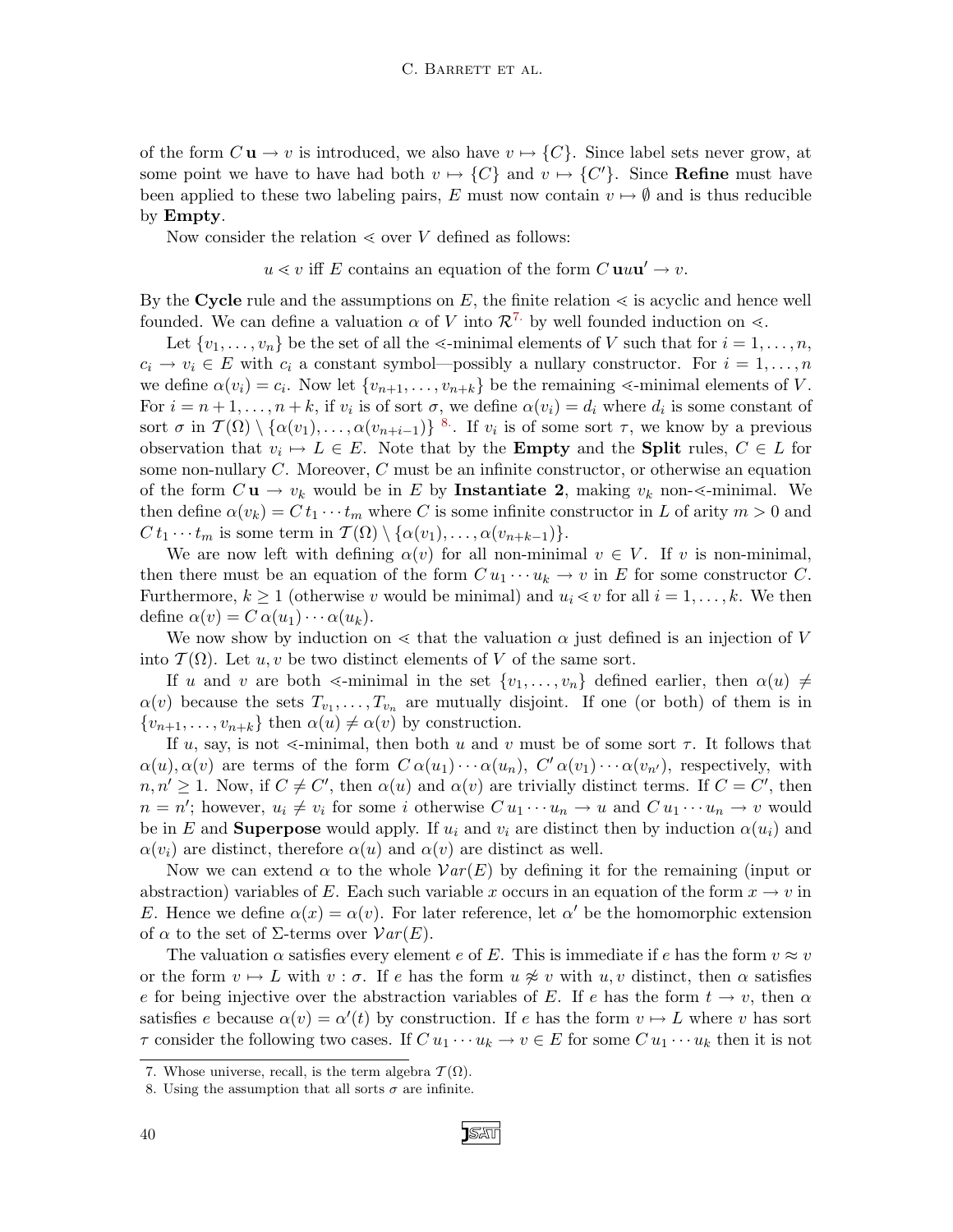difficult to show that L must be  $\{C\}$ . But then  $\alpha(v) = C \alpha(u_1) \cdots \alpha(u_k)$  by construction. If there is no  $Cu_1 \cdots u_k \to v \in E$ , then  $\alpha(v)$  is defined as some term  $C t_1 \cdots t_k$  where  $C \in L$ . In both cases, it is then immediate that  $\alpha$  satisfies  $v \mapsto L$ .

To conclude the proof it is enough to observe that, for being irreducible, E can only contain elements of the forms listed above.  $\Box$ 

**Proposition 4.8** (Completeness). If a set  $E_0$  is unsatisfiable in  $\mathcal{R}$ , then it has a refutation.

*Proof.* We prove the contrapositive of the proposition. Assume that  $E_0$  has no refutations. By Proposition [4.2,](#page-14-3) there is a derivation tree for  $E_0$  with an irreducible leaf  $E \neq {\perp}$ . By Lemma [4.7,](#page-18-1)  $E$  is satisfiable in  $R$ . It follows by a repeated application of Lemma [4.3](#page-16-0) that  $E_0$  is satisfiable in  $\mathcal R$  as well.  $\Box$ 

# <span id="page-20-0"></span>5. Strategies and Efficiency

It is not difficult to see that the problem of determining the satisfiability of an arbitrary set of literals is NP-complete. A subset of the problem (a simple case with two constructors) was shown to be NP-hard in  $[14]$ . To see that it is in NP, we note that given a type completion, no additional splits are necessary, and the remaining rules can be carried out in polynomial time. However, as with other NP-complete problems (Boolean satisfiability being the most obvious example), the right strategy can make a significant difference in practical efficiency.

#### 5.1 Strategies

A *strategy* is a predetermined methodology for applying the rules. Before discussing our recommended strategy, it is instructive to look at the closest related work. Oppen's original algorithm is roughly equivalent to the following: After abstraction, apply the selector rules to eliminate all instances of selector symbols. Next, apply upward and downward closure rules (the bidirectional closure). As you go, check for conflicts using the rules that can derive  $\perp$ . We will call this the basic strategy. Note that it excludes the splitting rules: because Oppen's algorithm assumes a single constructor, the splitting rules are never used. A generalization of Oppen's algorithm is mentioned in [\[20\]](#page-25-2). They add the step of initially guessing a "type completion". To model this, consider the following simple Split rule:

$$
\text{Split} \quad \frac{u \mapsto \{C\} \cup L, \ E}{u \mapsto \{C\}, \ E} \quad \text{if} \quad L \neq \emptyset
$$

Now consider a strategy which invokes Split greedily (after abstraction) until it no longer applies and then follows the basic strategy. We will call this strategy the *greedy splitting* strategy.

One of the key contributions of this paper is to recognize that the greedy splitting strategy can be improved in two significant ways. First, the simple Split rule should be replaced with the smarter Split 1 and Split 2 rules. Second, these rules should be delayed as long as possible. We call this the lazy splitting strategy. The lazy strategy reduces the size of the resulting derivation in two ways. First, notice that **Split 1** is only enabled when some selector is applied to u. By itself, this eliminates many needless case splits. Second,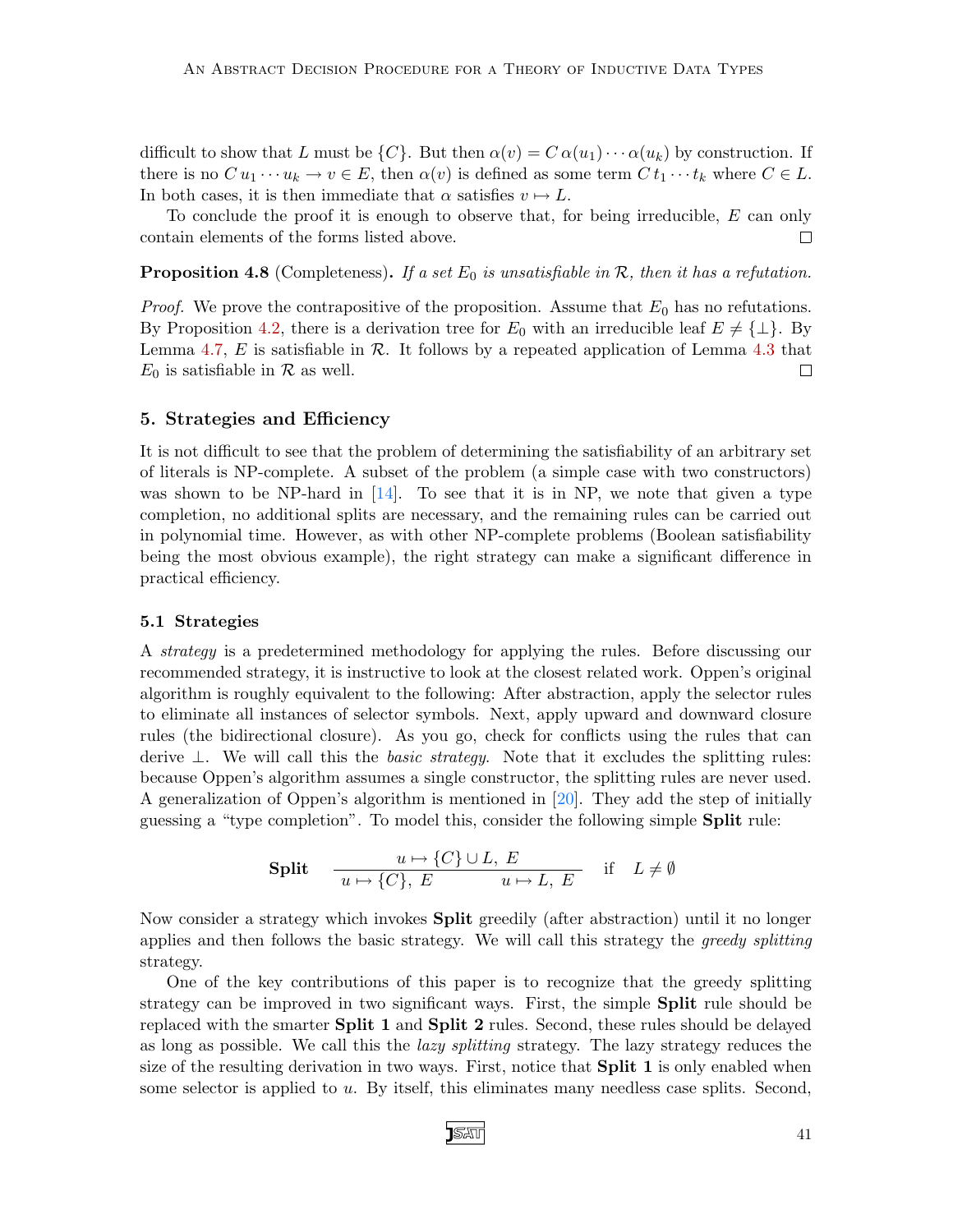

<span id="page-21-1"></span>Figure 6. Term graph for Example [5.1](#page-21-0)

by applying the splitting rules *lazily* (in particular by first applying selector rules), it may be possible to avoid splitting completely in many cases. We already saw in Section [3](#page-5-0) that Example [3.2](#page-6-3) can be solved using only a single case split, instead of the  $2^7$  splits required by a naive type completion. Here, we look at another example that emphasizes the advantages of lazy splitting.

<span id="page-21-0"></span>Example 5.1. Suppose we have the following simple tree data type:

tree :=  $node(left: tree, right: tree) | leaf;$ 

Let leaf be the designated term for both selectors and then consider the following set of literals:  $\{left(X \geq X, \text{is\_node}(Z), Z \approx X\right\}.$ 

A term graph for Example [5.1](#page-21-0) is shown in Figure [6.](#page-21-1) After applying all available rules except for the splitting rules, the resulting set of literals looks like this:

 $\{ Z \rightarrow u_0, X \rightarrow u_0, u_0 \mapsto \{node\}, node(u_1, v_1) \rightarrow u_0, u_n \rightarrow u_0,$  $left(u_1) \rightarrow u_2, \ldots, left(u_{n-1}) \rightarrow u_n, u_1 \mapsto \{leaf, node\}, \ldots, u_n \mapsto \{leaf, node\},\$  $right(u_1)\rightarrow v_2,..., right(u_{n-1})\rightarrow v_n, v_1 \mapsto \{leaf, node\},..., v_n \mapsto \{leaf, node\}\},\$ 

Notice that there are  $2n$  abstraction variables labeled with two labels each. If we eagerly applied the naive **Split** rule at this point, the derivation tree would reach size  $O(2^{2n})$ .

Suppose, on the other hand, that we use the lazy strategy. First notice that Split 1 can only be applied to *n* of the abstraction variables  $(u_i, 1 \le i \le n)$ . Thus the more restrictive side-conditions of **Split 1** already reduce the size of the problem to at worst  $O(2^n)$  instead

$$
\mathbb{S}\!\mathbb{H}
$$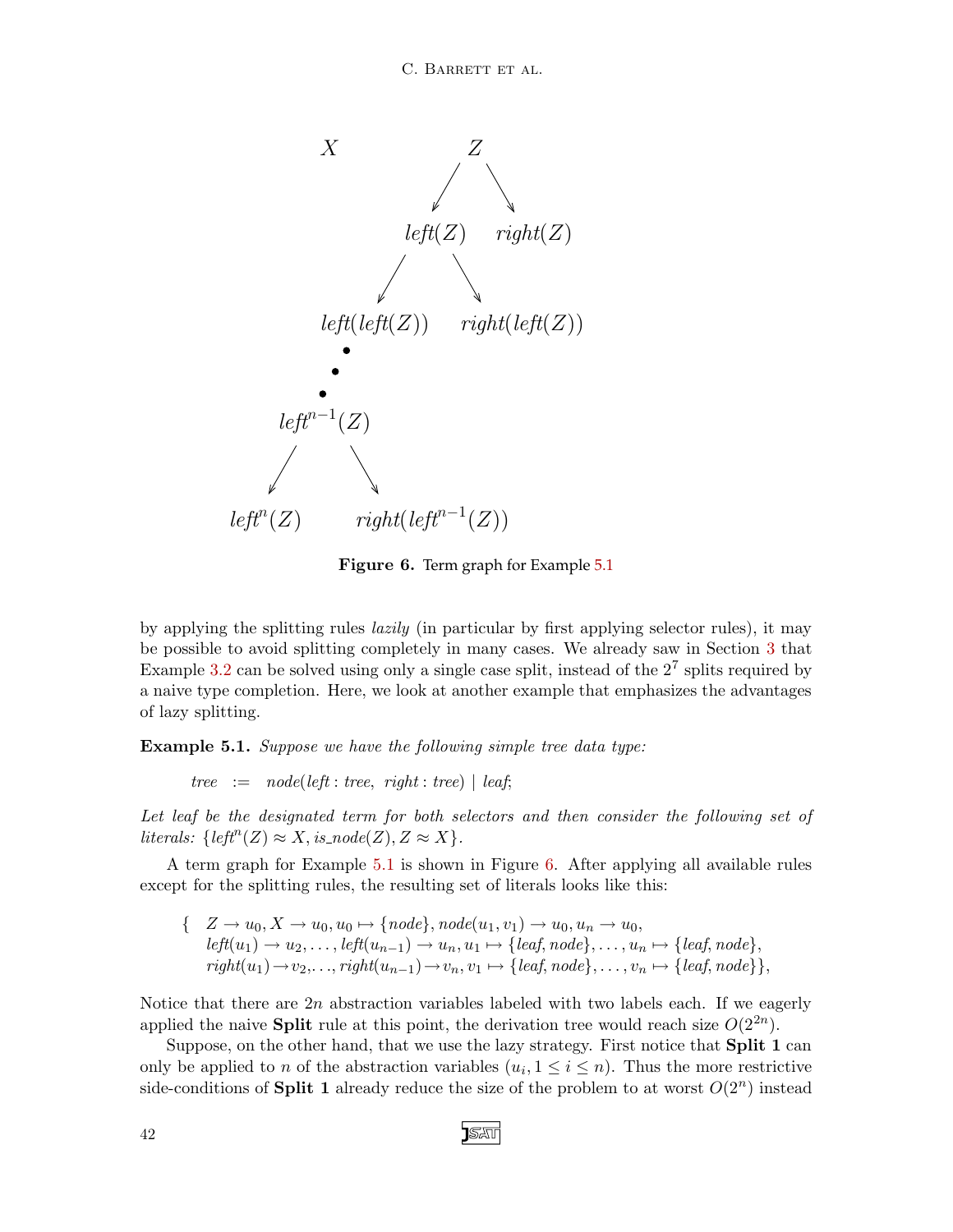of  $O(2^{2n})$ . However, by only applying it lazily, we do even better: suppose we split on  $u_i$ . The result is two branches, one with  $u_i \mapsto \{node\}$  and the other with  $u_i \mapsto \{leaf\}$ . The second branch induces a cascade of (at most  $n$ ) applications of Collapse 2 which in turn results in  $u_k \mapsto \{leaf\}$  for each  $k > i$ . This eventually results in  $\perp$  via the Empty and Refine rules. The other branch contains  $u_i \mapsto \{node\}$  and results in the application of the Instantiate 1 rule, but little else, and so we will have to split again, this time on a different  $u_i$ . This process will have to be repeated until we have split on all of the  $u_i$ . At that point, there will be a cycle from  $u_0$  back to  $u_0$ , and so we will derive  $\perp$  via the Cycle rule.

Because each split only requires at most  $O(n)$  rules and there are  $n-1$  splits, the total size of the derivation tree will be  $O(n^2)$ . In fact, if we start at  $u_{n-1}$  and work our way down, each split will take only  $O(1)$ , so the total size of the derivation tree will be  $O(n)$ .<sup>[9.](#page-22-1)</sup>

# 5.2 Experimental Results

We have implemented both the lazy and the greedy splitting strategies in the theorem prover CVC3 [\[4\]](#page-24-2). We are not aware of any application-based benchmarks for this theory, but fortunately this is not necessary for comparing the two splitting strategies. What is necessary is to have some benchmarks that require non-trivial amounts of splitting. To produce such benchmarks, we randomly generated conjunctions of literals over the mutually recursive inductive data types *nat*, *list*, and *tree* mentioned in the introduction.<sup>[10.](#page-22-2)</sup>

As expected, most of the benchmarks are quite easy. In fact, over half of them are solved without any case splitting at all. However, a few of them did prove to be somewhat challenging, at least in terms of the number of splits required. We tried both the greedy and lazy strategies on all benchmarks and categorized the benchmarks according to how many case splits were required in the worst case by either strategy.

Table [1](#page-23-3) shows the results. As expected, for easy benchmarks that don't require many splits, the two algorithms perform almost identically. However, as the difficulty increases, the lazy strategy performs much better. For the hardest benchmarks, the lazy strategy outperforms the greedy strategy by more than an order of magnitude. Notice that the disparity in case splits is even greater: for nontrivial benchmarks, the number of case splits taken by the lazy strategy is always much less than that taken by the greedy strategy: over two orders of magnitude for the hardest benchmarks.

# <span id="page-22-0"></span>6. Extending the Algorithm

In this section we briefly discuss several ways in which our algorithm can be used as a component in solving a larger or related problem.

<span id="page-22-1"></span><sup>9.</sup> This does not mean the total time is necessarily  $O(n)$ . In general, processing a node includes bidirectional closure and checking for cycles which requires  $O(n)$  steps (see [\[15\]](#page-25-8), for example). So the total processing time is bounded by  $O(n \cdot m)$ , where m is the size of the derivation tree. In this case, the total time is bounded by  $O(n^2)$ .

<span id="page-22-2"></span><sup>10.</sup> See [http://www.cs.nyu.edu/~barrett/datatypes](http://www.cs.nyu.edu/%7Ebarrett/datatypes) for details on the benchmarks and results.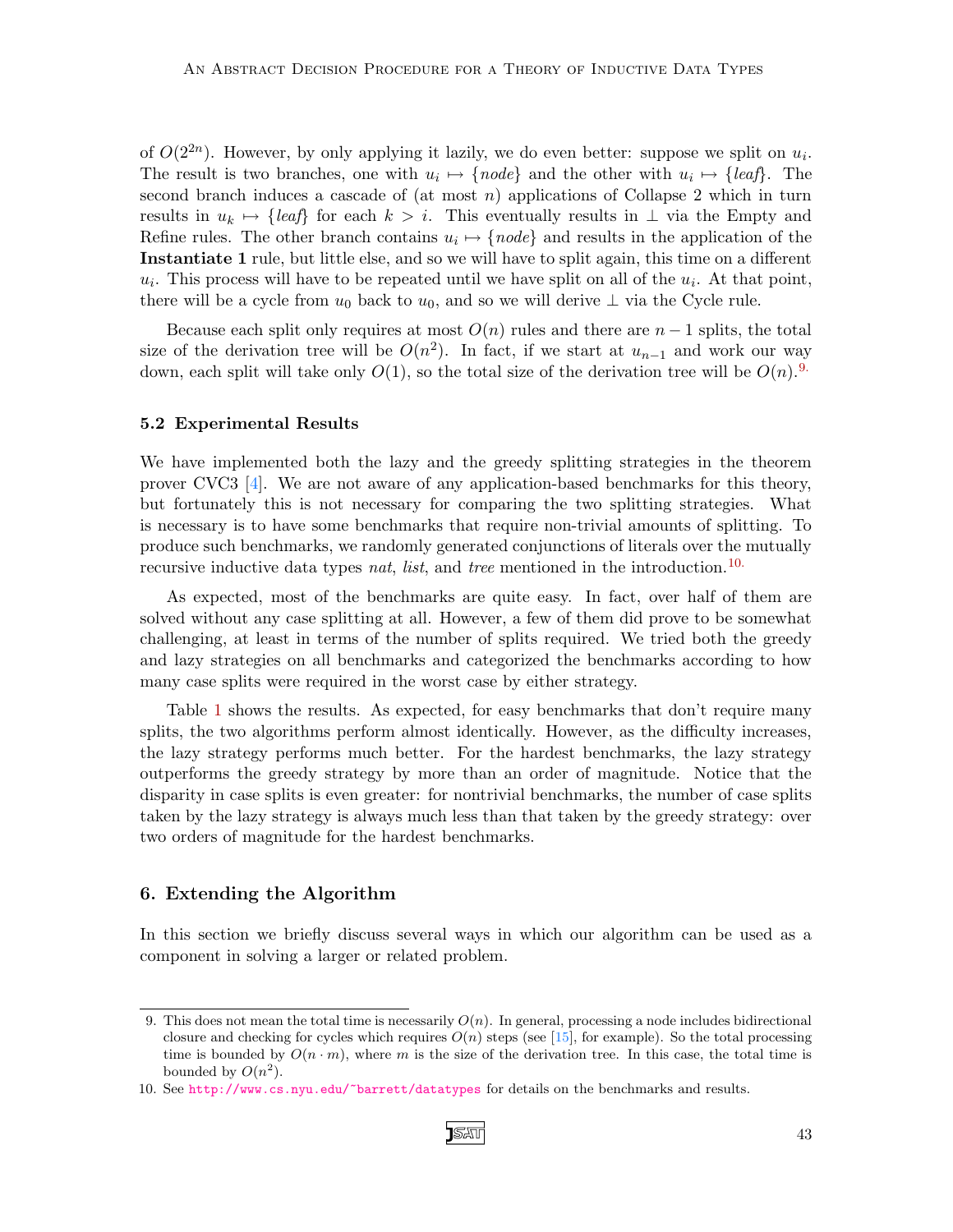| Worst Case    | Num. of      |      |       | Greedy        |          | Lazy          |            |
|---------------|--------------|------|-------|---------------|----------|---------------|------------|
| <b>Splits</b> | <b>Tests</b> | Sat  | Unsat | <b>Splits</b> | Time (s) | <b>Splits</b> | Time $(s)$ |
|               | 4416         | 306  | 4110  | 0             | 24.6     |               | 24.6       |
| $1-5$         | 2520         | 2216 | 304   | 6887          | 16.8     | 2414          | 17.0       |
| $6 - 10$      | 692          | 571  | 121   | 4967          | 5.8      | 1597          | 5.7        |
| $11 - 20$     | 178          | 112  | 66    | 2422          | 2.3      | 517           | 1.6        |
| 21-100        | 145          | 73   | 72    | 6326          | 4.5      | 334           | $1.1\,$    |
| $101+$        | 49           | 11   | 38    | 16593         | 9.8      | 73            | 0.3        |

<span id="page-23-3"></span>Table 1. Greedy vs. Lazy Splitting

# <span id="page-23-1"></span>6.1 Finite Sorts

Here we consider how to lift the limitation that each of  $\sigma \in {\sigma_1, \ldots, \sigma_r}$  is infinite valued. Since we have no such restrictions on  $\tau$ -sorts, the idea is to simply replace such a  $\sigma$  by a new  $\tau$ -like sort  $\tau_{\sigma}$ , whose set of constructors (all of which will be nullary) will match the domain of  $\sigma$ . For example, if  $\sigma$  is a finite scalar of the form  $\{1,\ldots,n\}$ , then we can let

 $\tau_{\sigma} ::= = null_1 \mid \ldots \mid null_n$ 

We then proceed as before, after replacing all occurrences of  $\sigma$  by  $\tau_{\sigma}$  and each i by  $null_i$ .

# <span id="page-23-2"></span>6.2 Simulating Partial Function Semantics

As mentioned earlier, it is not clear how best to interpret the application of a selector to the wrong constructor. One compelling approach is to interpret selectors as partial functions. An evaluation of a formula then has three possible outcomes: true, false, or undefined. This approach may be especially valuable in a verification application in which application of selectors is required to be guarded so that no formula should ever be undefined. This can easily be implemented by employing the techniques described in [\[5\]](#page-25-14): given a formula to check, a special additional formula called a type-correctness condition is computed (which can be done in time and space linear in the size of the input formula). These two formulas can then be checked using a decision procedure that interprets the partial functions (in this case, the selectors) in some arbitrary way over the undefined part of the domain. The result can then be interpreted to reveal whether the formula would have been true, false, or undefined under the partial function semantics. A similar approach is advocated in [\[9\]](#page-25-1).

#### <span id="page-23-0"></span>6.3 Cooperating with other Decision Procedures

A final point is that that our procedure has been designed to integrate easily into a Nelson-Oppen-style framework for cooperating decision procedures [\[13\]](#page-25-15). In the many-sorted case, the key theoretical requirements (see [\[18\]](#page-25-16)) for two decision procedures to be combined are that the signatures of their theories share at most sort symbols and each theory is

]SATI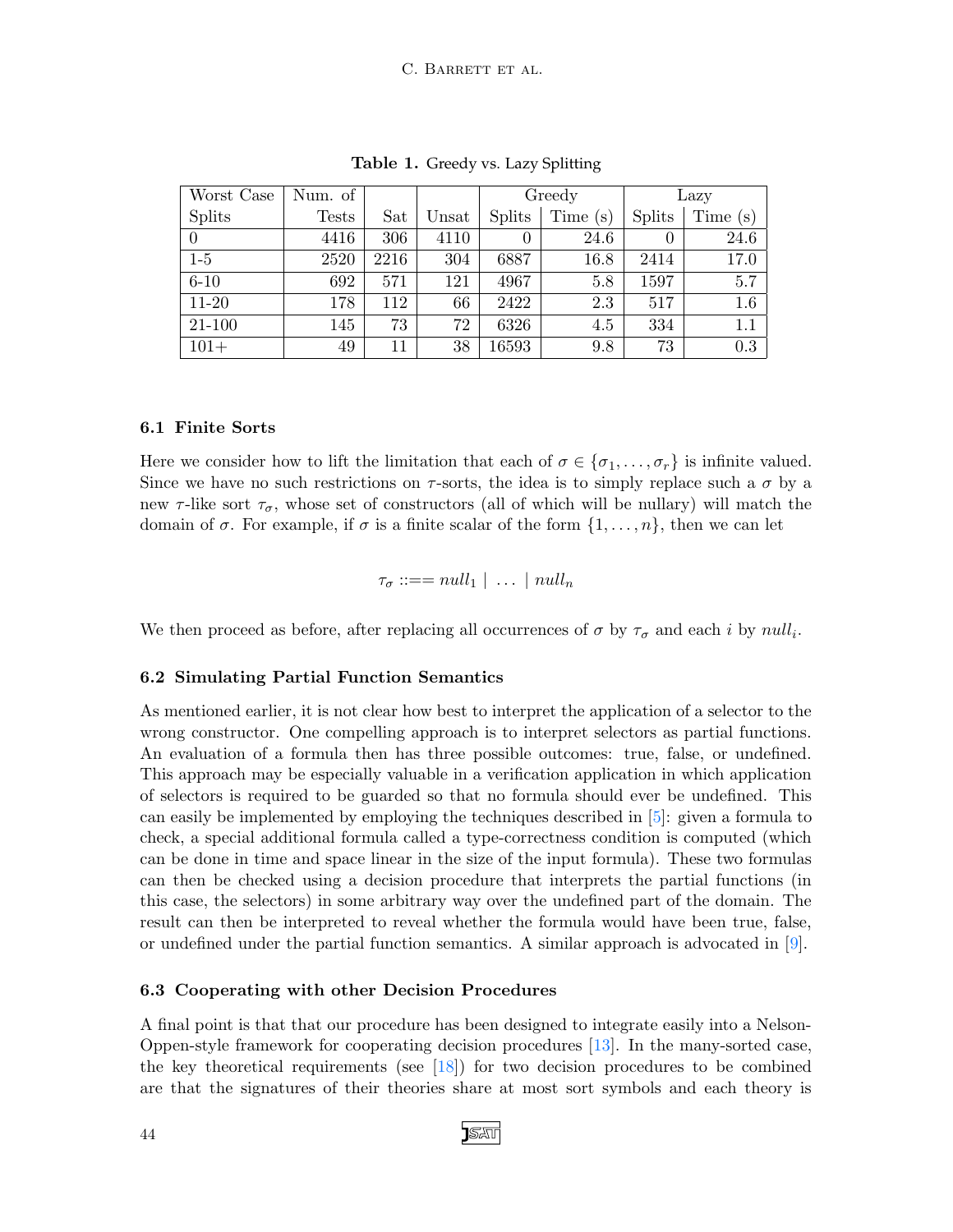stably infinite over the shared sorts.<sup>[11.](#page-24-3)</sup> A key operational requirement is that the decision procedure is also able to easily compute and communicate equality information.

The theory of  $\mathcal R$  (i.e., the set of sentences true in  $\mathcal R$ ) is trivially stably infinite over the sorts  $\sigma_1, \ldots, \sigma_r$  and over any  $\tau$ -sort containing a non-finite constructor—as all such sorts denote infinite sets in  $\mathcal{R}$ . Also, in our procedure the equality information is eventually completely captured by the oriented equations produced by the derivation rules, and so entailed equalities can be easily detected and reported.

For a detailed and formal discussion of how to integrate a rule-based decision procedure such as this one into a general framework combining Boolean reasoning and multiple decision procedures, we refer the reader to our related work in [\[2\]](#page-24-4). Note that, in particular, this work shows how the internal theory case splits can be delegated on demand to the Boolean engine; this is the implementation strategy followed in CVC3.

# 7. Conclusion

We have presented an algorithm for deciding a theory of inductive data types. Novel features of our treatment include the ability to handle mutually recursive, many-sorted types, a simpler presentation of the theory, an abstract declarative algorithm, and smarter splitting rules which can greatly enhance efficiency. The algorithm has been proved correct and is implemented in the theorem prover CVC3.

# Acknowledgments

We would like to thank the anonymous reviewers for their helpful comments and suggestions.

# <span id="page-24-1"></span>References

- <span id="page-24-4"></span>[1] L. Bachmair, A. Tiwari, and L. Vigneron. Abstract congruence closure. JAR, 31:129– 168, 2003.
- [2] C. Barrett, R. Nieuwenhuis, A. Oliveras, and C. Tinelli. Splitting on demand in sat modulo theories. In M. Hermann and A. Voronkov, editors, Proceedings of the 13th International Conference on Logic for Programming, Artificial Intelligence and Reasoning (LPAR'06), Phnom Penh, Cambodia, volume 4246 of Lecture Notes in Computer Science, pages 512–526. Springer, 2006.
- <span id="page-24-0"></span>[3] C. Barrett, I. Shikanian, and C. Tinelli. An abstract decision procedure for satisfiability in the theory of recursive data types. In Proceedings of PDPAR, Aug. 2006.
- <span id="page-24-2"></span>[4] C. Barrett and C. Tinelli. Cvc3. In W. Damm and H. Hermanns, editors, Proceedings of the 19th International Conference on Computer Aided Verification (CAV'07), Berlin, Germany, Lecture Notes in Computer Science. Springer, 2007. (to appear).

<span id="page-24-3"></span><sup>11.</sup> A many-sorted theory  $T$  is stably infinite over a subset  $S$  of its sorts if every quantifier-free formula satisfiable in  $T$  is satisfiable in a model of  $T$  where the sorts of  $S$  denote infinite sets.